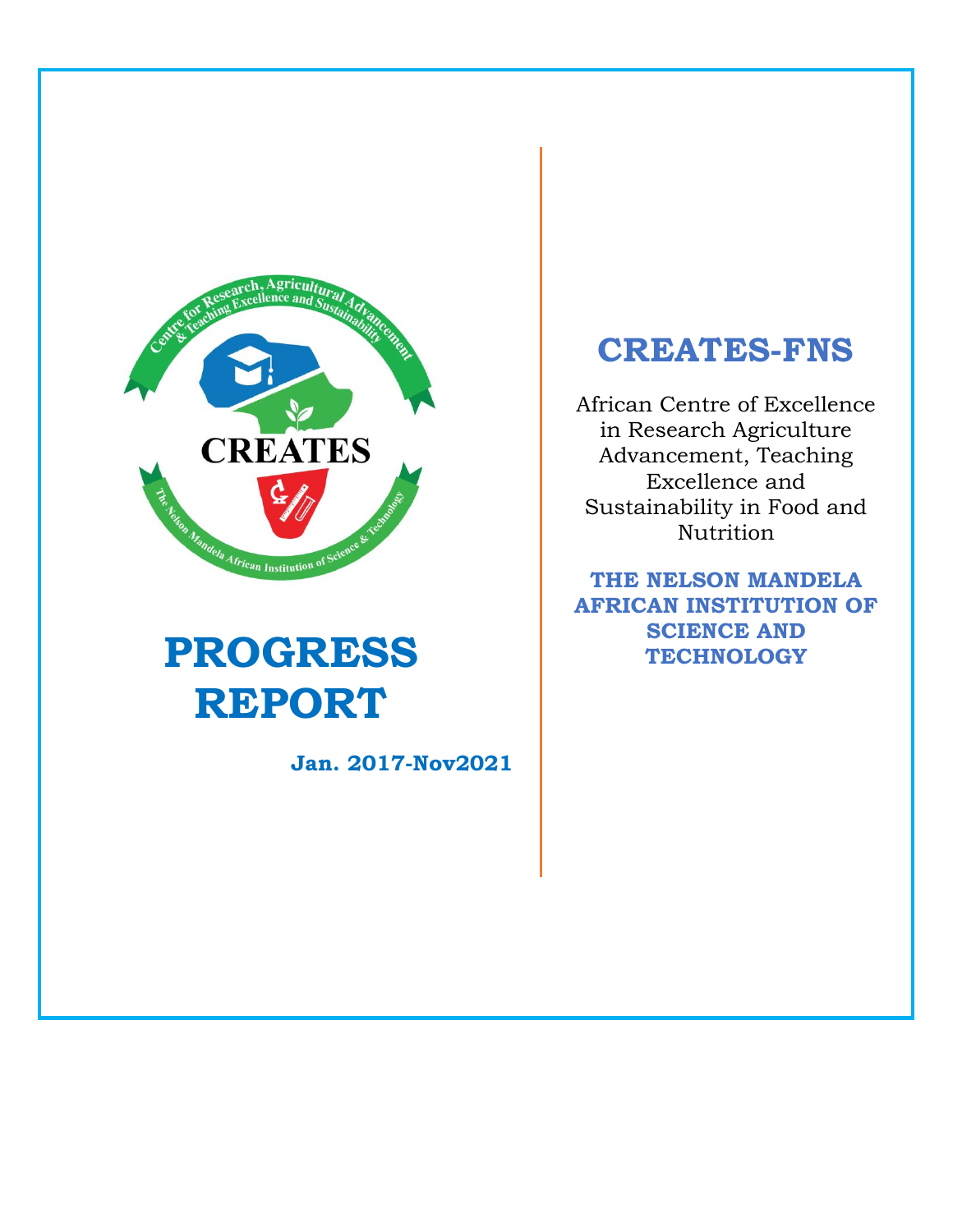## **Contents**

| 1.  |                                                                            |  |
|-----|----------------------------------------------------------------------------|--|
| 2.  |                                                                            |  |
| 3.  | ACHIEVEMENT TOWARDS MEETING PROJECT DEVELOPMENT                            |  |
|     |                                                                            |  |
| 3.1 | Build institutional capacity to provide quality post-graduate education    |  |
|     |                                                                            |  |
| 3.2 | Build institutional capacity to conduct high quality applied research,     |  |
|     |                                                                            |  |
| 3.3 | Develop and enhance partnerships with other academic institutions          |  |
|     | (national, regional, and international) to pursue academic excellence 20   |  |
| 3.4 | Develop and enhance partnerships with industry and the private sector      |  |
|     |                                                                            |  |
| 3.5 | Improve governance and management of the institution and set up a role     |  |
|     |                                                                            |  |
| 3.6 | Deliver outreach, and create an impact, to society by delivering excellent |  |
|     |                                                                            |  |
| 4.  |                                                                            |  |
| 4.1 |                                                                            |  |
| 4.2 |                                                                            |  |
| 5.  |                                                                            |  |
| 5.1 |                                                                            |  |
| 5.2 |                                                                            |  |
| 6.  |                                                                            |  |
| 7.  | UPDATED RESULTS ACHIEVEMENT AGAINST ANNUAL TARGET 34                       |  |
| 8.  |                                                                            |  |
| 9.  |                                                                            |  |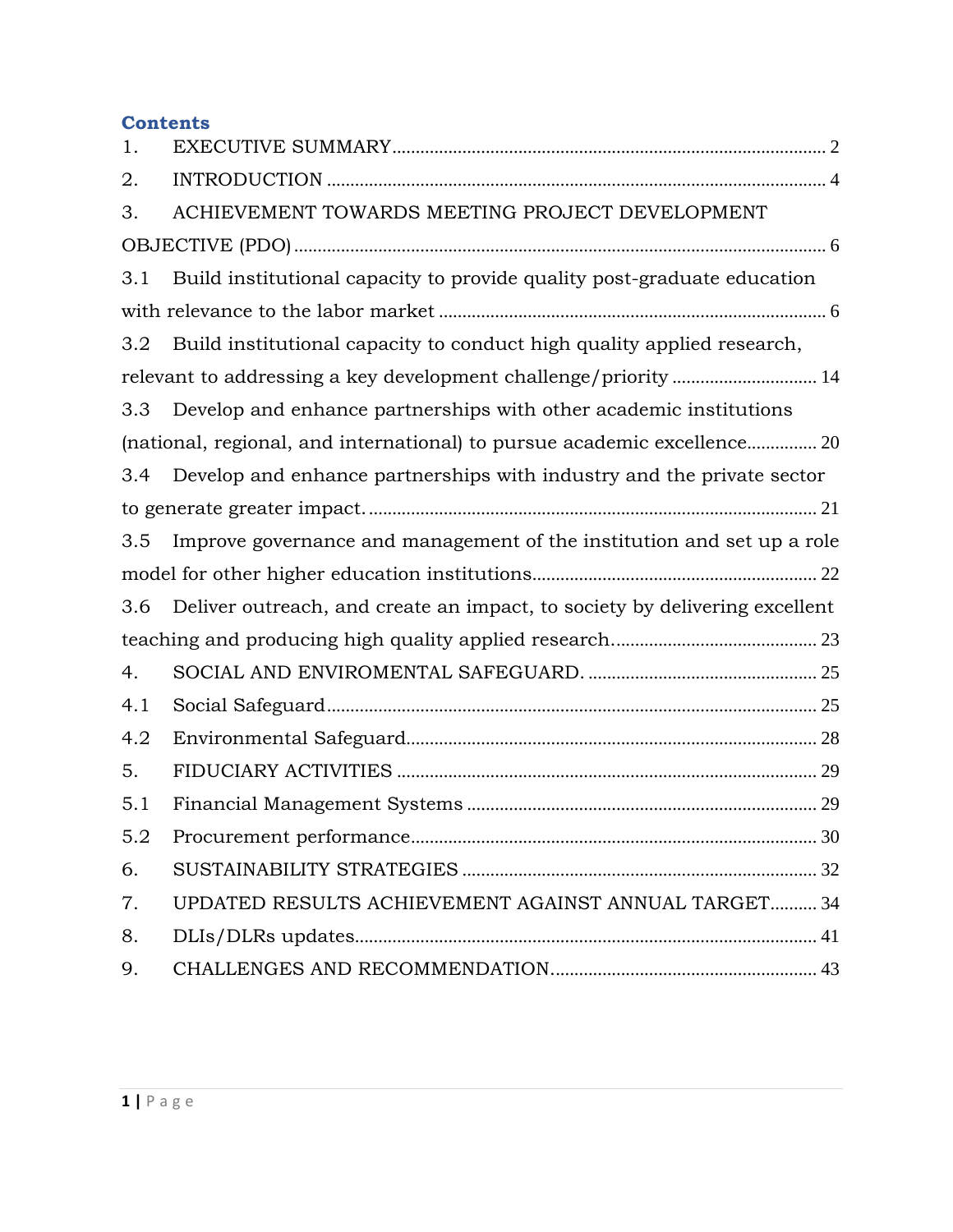#### <span id="page-2-0"></span>**1. EXECUTIVE SUMMARY**

CREATES-FNS appreciate the support accorded by the Government of Tanzania through the Ministry of Education, Science and Technology (MoEST) and Ministry of Finance and Planning (MoFP), our host the Nelson Mandela African Institution of Science and Technology (NM-AIST) and our development partner the World Bank including the Regional Facilitation Unit (RFU) under IUCEA.

Despite of few challenges such as COVID -19 pandemic, delays in verification process and funds disbursement, CREATES-FNS has managed to accomplish and achieve some milestones including; establishment of center office and the team, provision of student scholarships, conducting short courses, curriculum development and review, students and staff exchanges, establish a number of research projects, resources mobilization, networking and forging partnerships as well as participating in regional and national forums. These has led to achievement of various Disbursed Link Results (DLRs) as defined in Project Appraisal Document (PAD).

Generally, the Centre performance is satisfactory, most of the activities are on track and some of the targets already attained. CREATES has provided excellent teaching and learning environment for its PhD and MSc beneficiaries in areas of Food and Nutritional Sciences, Sustainable Agriculture, Biodiversity Conservation, and Ecosystem management which contributed immensely to its development objectives. The trained scientists and researchers will transform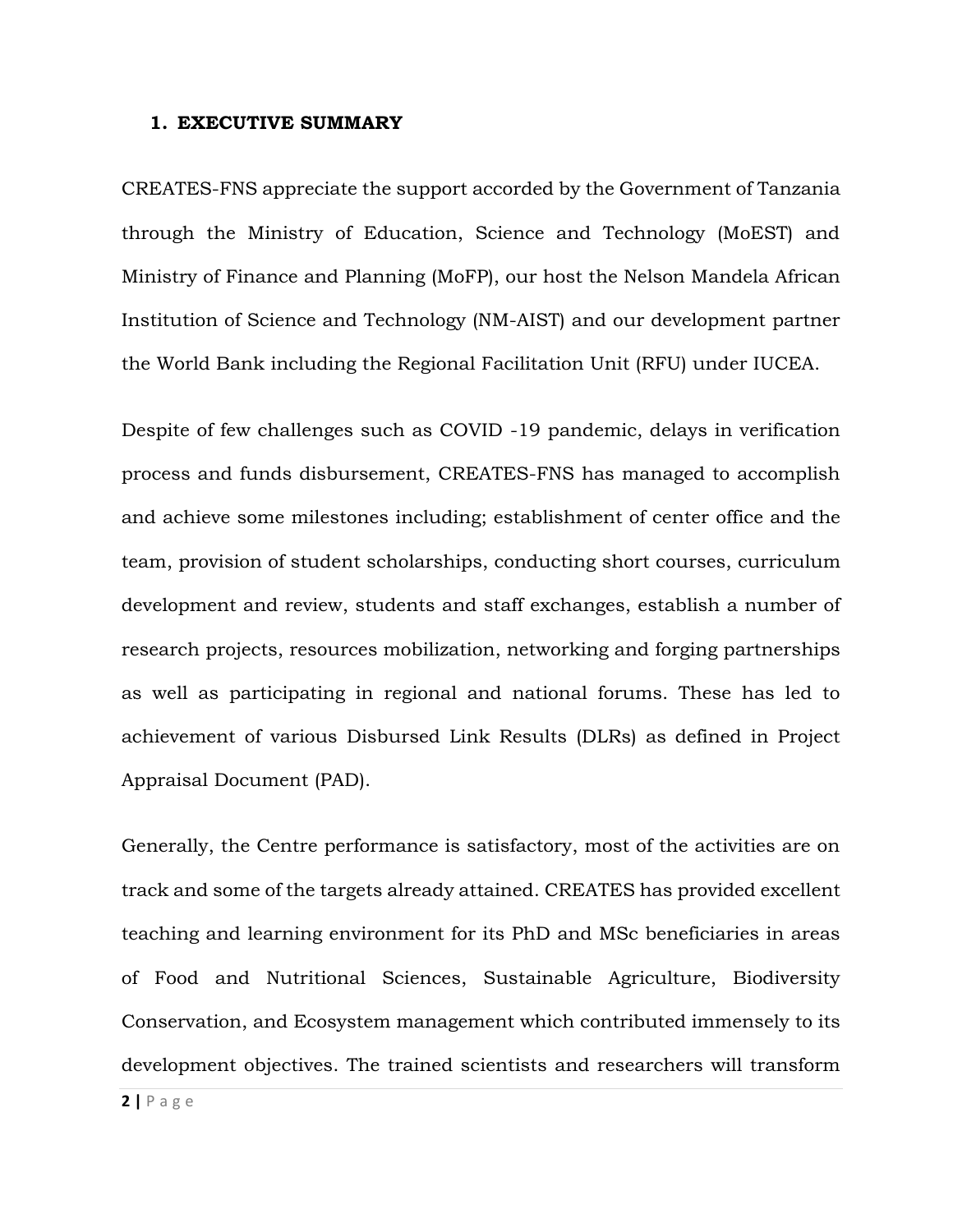the society both in modern and traditional methods as far as the formal and modern sector of economy is concerned. These approaches will eventually support the skills-for-poverty reduction approaches.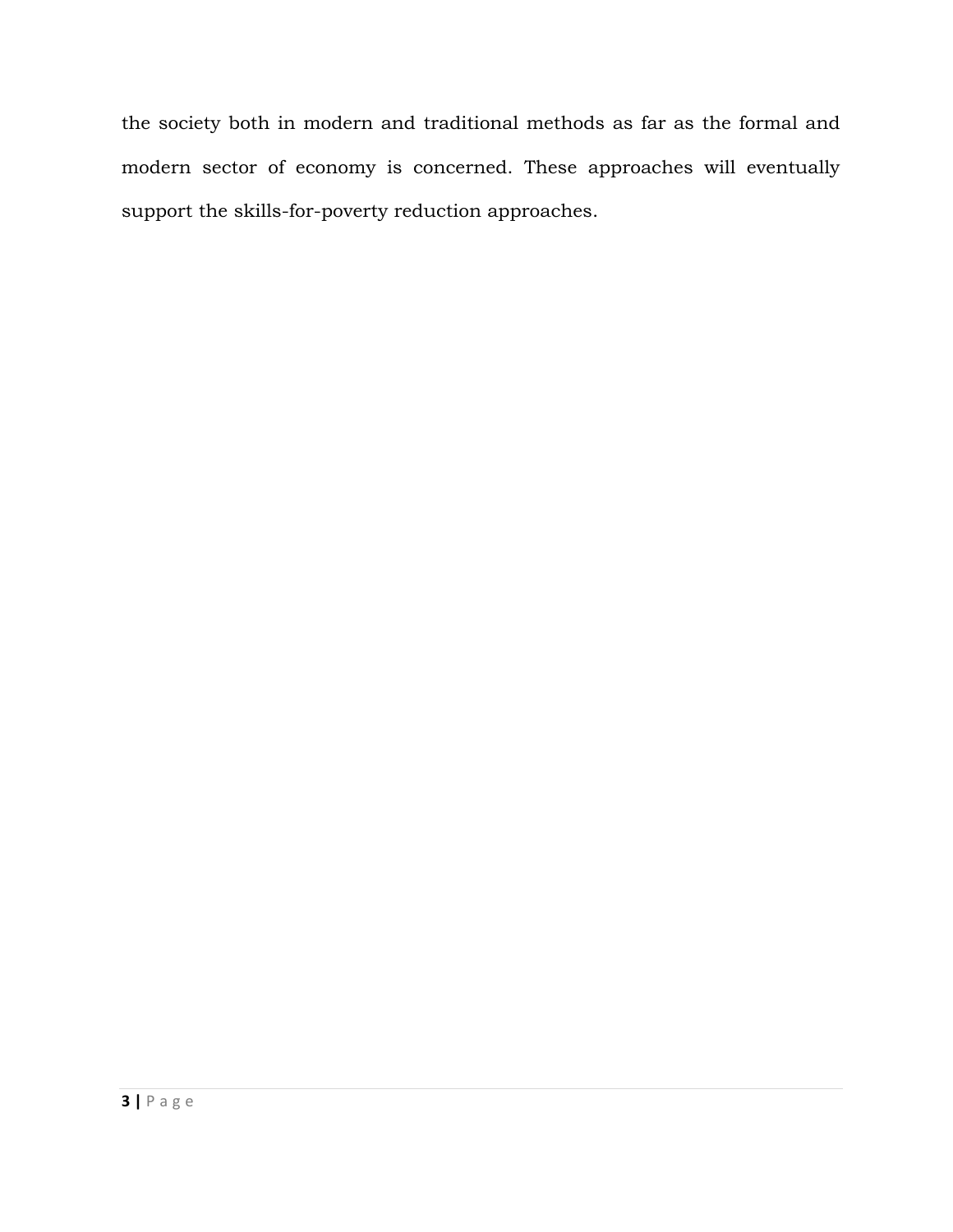#### <span id="page-4-0"></span>**2. INTRODUCTION**

CREATES-FNS is one of the 24 Eastern and Southern Africa higher education Centers of Excellence (ACEs) established through the ACE II Project. The Centre is hosted by the Nelson Mandela African Institution of Science and Technology (NM-AIST) based in Arusha, Tanzania. The focus of CREATES-FNS is to address food and nutrition insecurity as a development challenge facing the region and beyond. It addresses critical factors contributing to food and nutrition insecurity, including post-harvest losses, Climate change, unsustainable and overexploitation of natural resources and animal and crops diseases. In principle, the Center bridge the knowledge and technology gaps on how to mitigate food and nutrition insecurity factors through, Innovative research, training, and outreach programs.

Thus, to achieve those fundamental outcomes, CREATES-FNS needs to strengthen the capacity of NM-AIST to serve as an African Centre of Excellence for provision of post graduate training (Master and PhD), applied research and outreach programs for Food and Nutrition Security in the Eastern and Southern Africa region. Into more specific it seeks to build the capacity of NM-AIST to become a magnet environment that provides innovative opportunities and stateof the-art learning environments for graduate students (PhD and MSc) as well as for faculty and; other relevant stakeholders in the area of Food and Nutrition Security. This enable NM-AIST produce high quality evidence-based research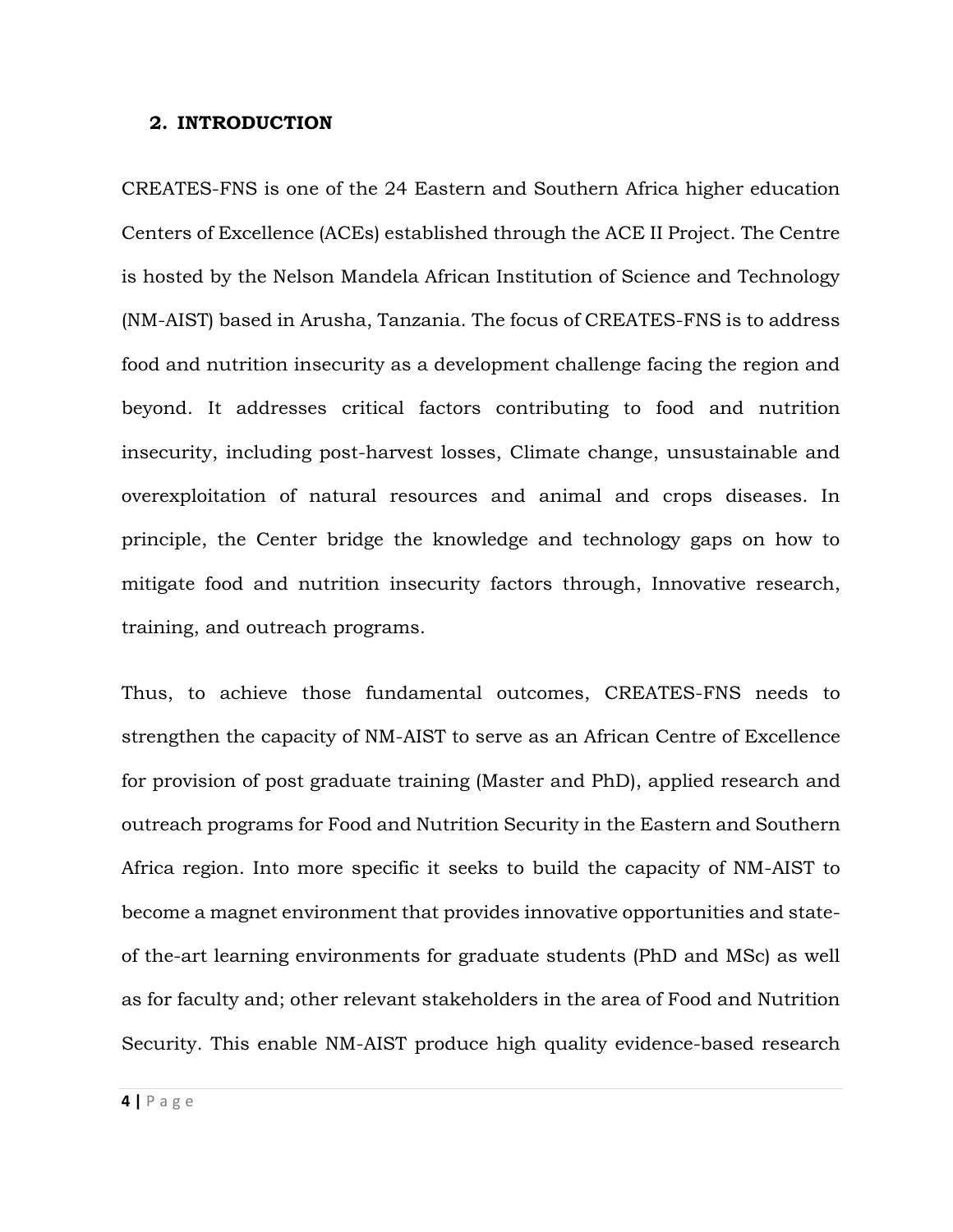products, technologies, and services with respect to agriculture, health, and nutrition.

Basically, CREATES interventions in achieving sustainable food and nutrition security are anchored in six pillars which align with the core programs offered by the School of Life Science and Bioengineering (LiSBE); (i) Biodiversity conservation and Ecosystems management (ii) Sustainable Agriculture (iii) Food and Nutritional Sciences (iv) Clinical Human Nutrition and Dietetics (v)Biomedical engineering and Industrial sciences and regulatory sciences and; (vi) Global Health and Biomedical sciences.

Officially, CREATES started in November,2016 although its implementation in January 2017 and achieved some milestones despite the challenges in fund disbursement and Covid-19 pandemic. The NM-AIST and the community in general has experienced and harnessed the benefits of its establishment. The sustainability issue become a major challenge now as the funding from the World Bank is phasing out in December,2023.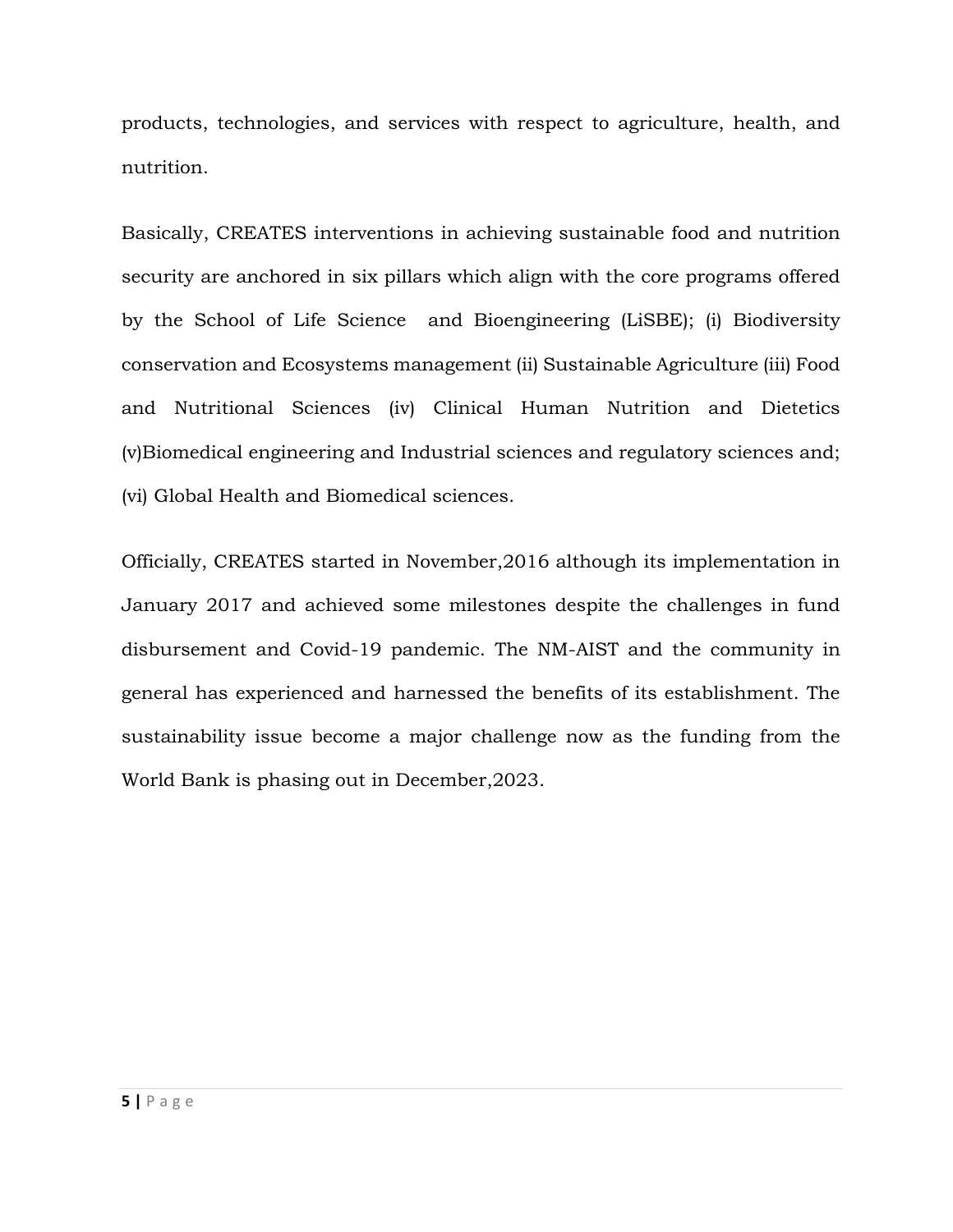## <span id="page-6-0"></span>**3. ACHIEVEMENT TOWARDS MEETING PROJECT DEVELOPMENT OBJECTIVE (PDO)**

This section presents progress and achievement towards the ACE II Project Development Objective (PDO) as stated in the Project Appraisal Document (PAD) *"To strengthen selected Eastern and Southern African higher education institutions to deliver quality postgraduate education and build collaborative research capacity in the regional priority areas".* The PAD clearly defined the performance indicators to measure the achievement of the PDO are; Students enrollments (Regional and National), Partnerships and collaborations, accreditation of education programs, and project beneficiaries.

Therefore, the section highlights cumulative achievements and progress towards achieving the PDO and the implementation of core functions of ACEs under the Component1 of the project.

### <span id="page-6-1"></span>**3.1 Build institutional capacity to provide quality post-graduate education with relevance to the labor market**

The Centre has implemented some of the activities aiming at improving the capacity of NM-AIST in delivering quality post-graduate education as described below;

#### **a) Enrollment of Students (Master, PhD and Short Courses)**

**6 |** P a g e The Centre has contributed to the increase in enrollment rates of the students to MSc and PhD Programs offered by the School of Life Science and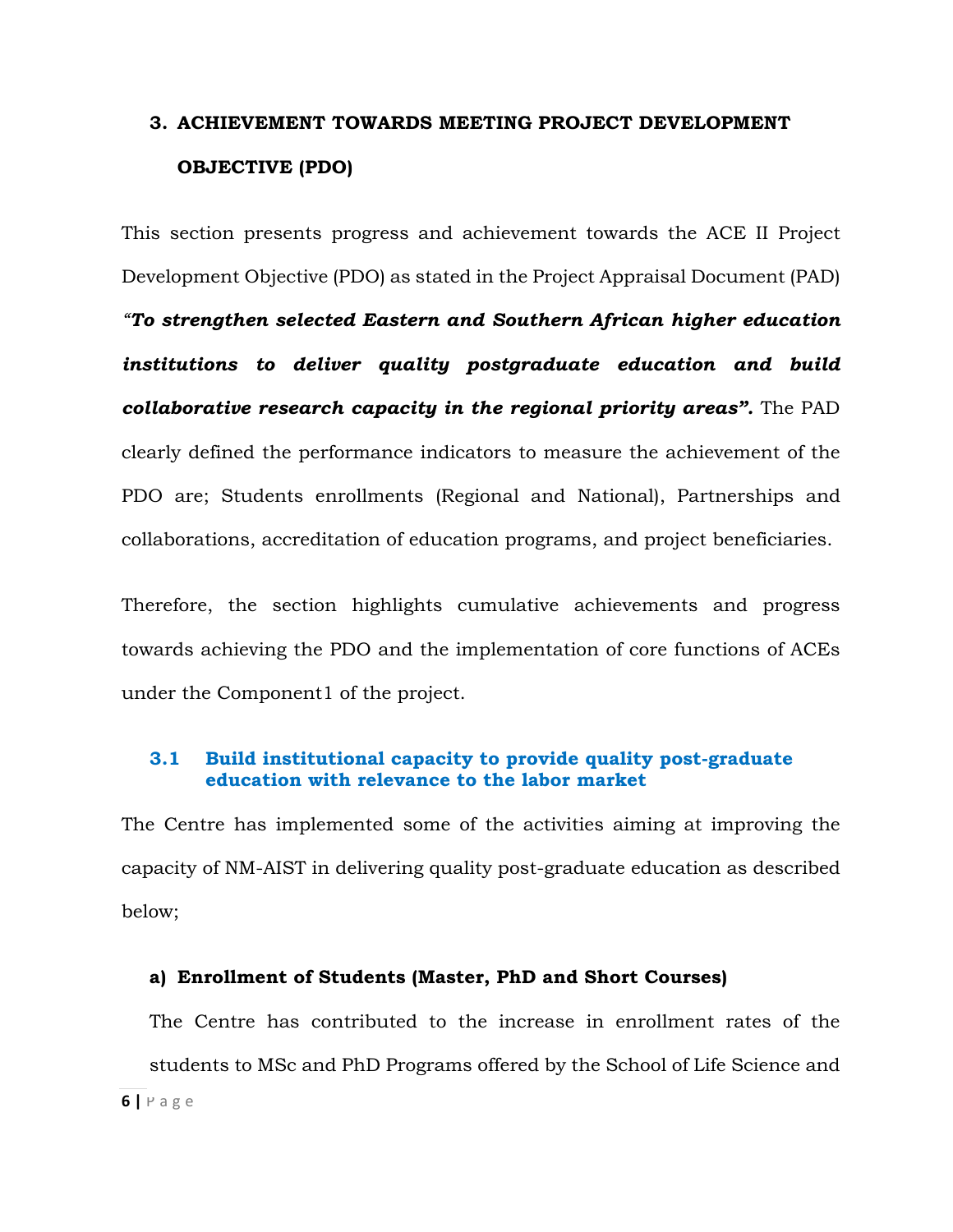Bioengineering (LiSBE). This is through provision of scholarships, review and development of new demand-driven programs, improvement of teaching and learning environments which attracted the students from different countries.

A total of 242 students (MSc 152: PhD 90) enrolled in CREATES supported programs since its inception in 2017 as detailed in table 1. Among the students 109 (MSc 66: PhD 43) were directly sponsored by CREATES which is equivalent to 45 % of the total enrollment.

| Academic     |            | <b>MSc</b>      |                | PhD             |
|--------------|------------|-----------------|----------------|-----------------|
| Year         | Total      | <b>CREATES-</b> | Total          | <b>CREATES-</b> |
|              | Enrollment | Sponsored       | Enrollment     | Sponsored       |
| 2015         |            | 0               | $\overline{2}$ | $\Omega$        |
| 2016         | 17         | 0               | 15             | $\Omega$        |
| 2017         | 44         | 18              | 35             | 17              |
| 2018         | 56         | 24              | 34             | 13              |
| 2019         | 25         | $\overline{2}$  | 13             | $\overline{2}$  |
| 2020         | 27         | 22              | 8              | 11              |
| <b>TOTAL</b> | 170        | 66              | 107            | 43              |

*Table 1: Enrolled students since 2015-2020*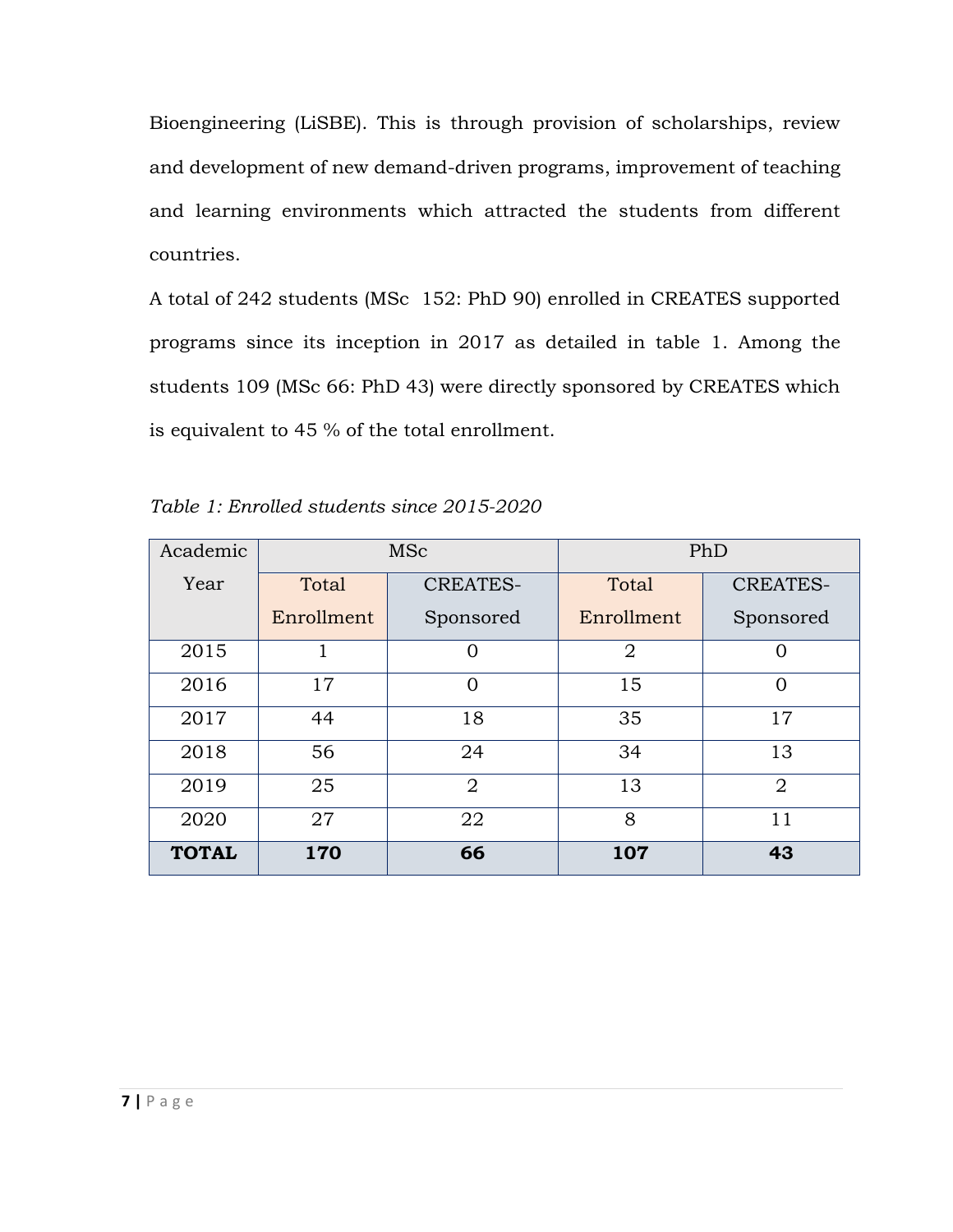

F*igure 1: MSc students' enrollment 2015-2020 Figure 2: PhD Students enrollment 2015-2020*

In terms of gender the Center also ensured female students are given priority in its scholarship program. Among the students who benefited from the scholarship 50.45% were female (55% MSc and 44 % for PhD students). Facilitated students are from different African countries including; Nigeria, Cameroon, Zambia, Mozambique, Rwanda, Kenya, Uganda and Ethiopia. Out of the 109 sponsored students 12 were from other nationalities.

| Level        | Female | Male | % Of Female | <b>Total</b> |
|--------------|--------|------|-------------|--------------|
| MSc          | 36     | 30   | 54          | 66           |
| PhD          | 19     | 24   | 44          | 43           |
| <b>Total</b> | 55     | 54   | 50.45       | 109          |

*Table 2: CREATES Sponsored students by Gender*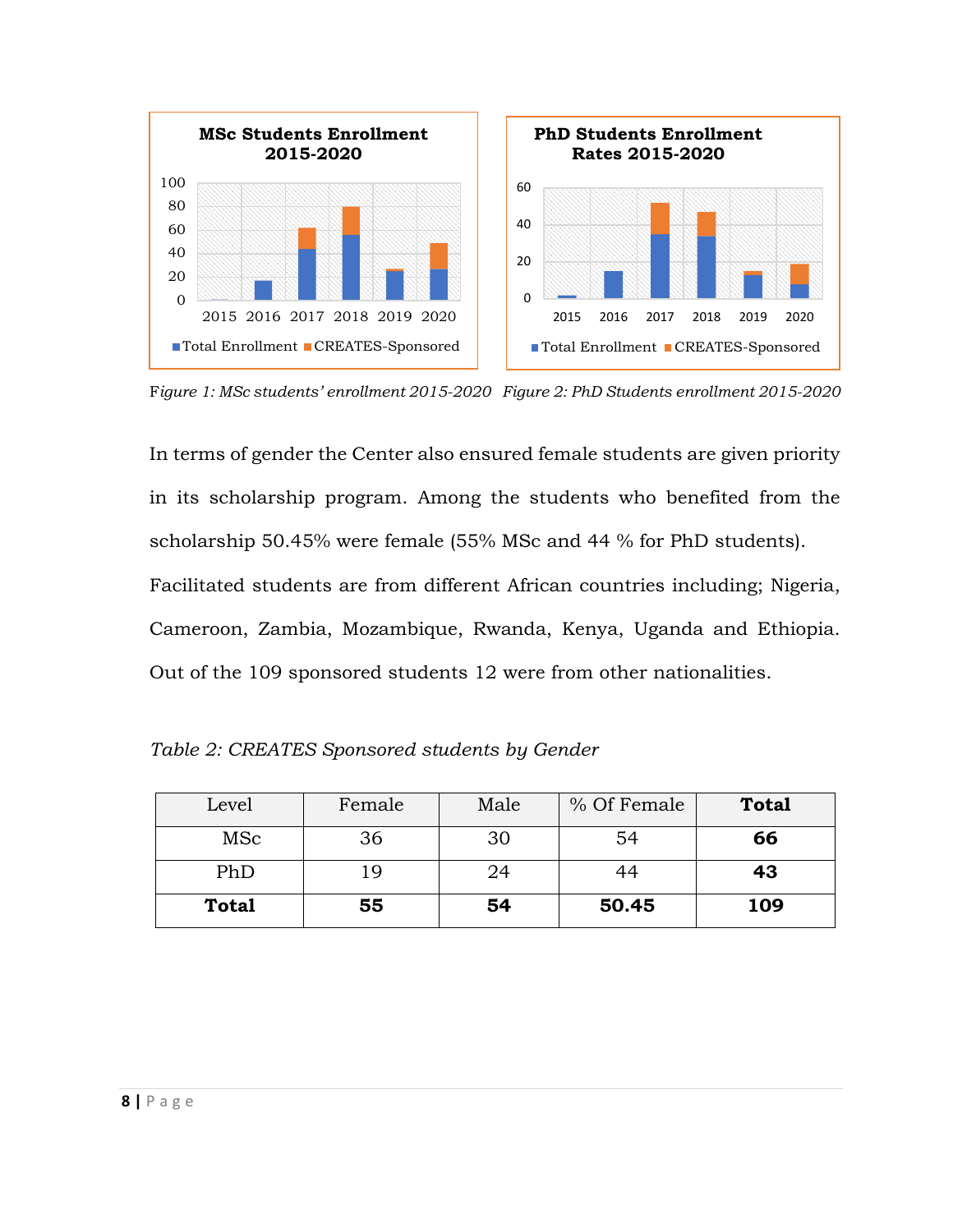| Level        | National | Reginal | <b>Total</b> |
|--------------|----------|---------|--------------|
| MSc          | 37       |         | 43           |
| PhD          | 60       |         | 66           |
| <b>Total</b> | 97       | 12      | 109          |

*Table 3: CREATES Sponsored students by Regionality* 



*Photo 1 and 2: CREATES Sponsored students at the NM-AIST 6th graduation* 

## **b) Accreditation of education programs**

CREATES supported review and development of the new 13 Programs (8 MSc & 5 PhD) for the School of Life Science and Bio-Engineering (LiSBE). Initially the school had only two programs; MSc and PhD in Life Science.

This was done through a systematic and rigorous process involved series of meetings and consultation workshops with national and international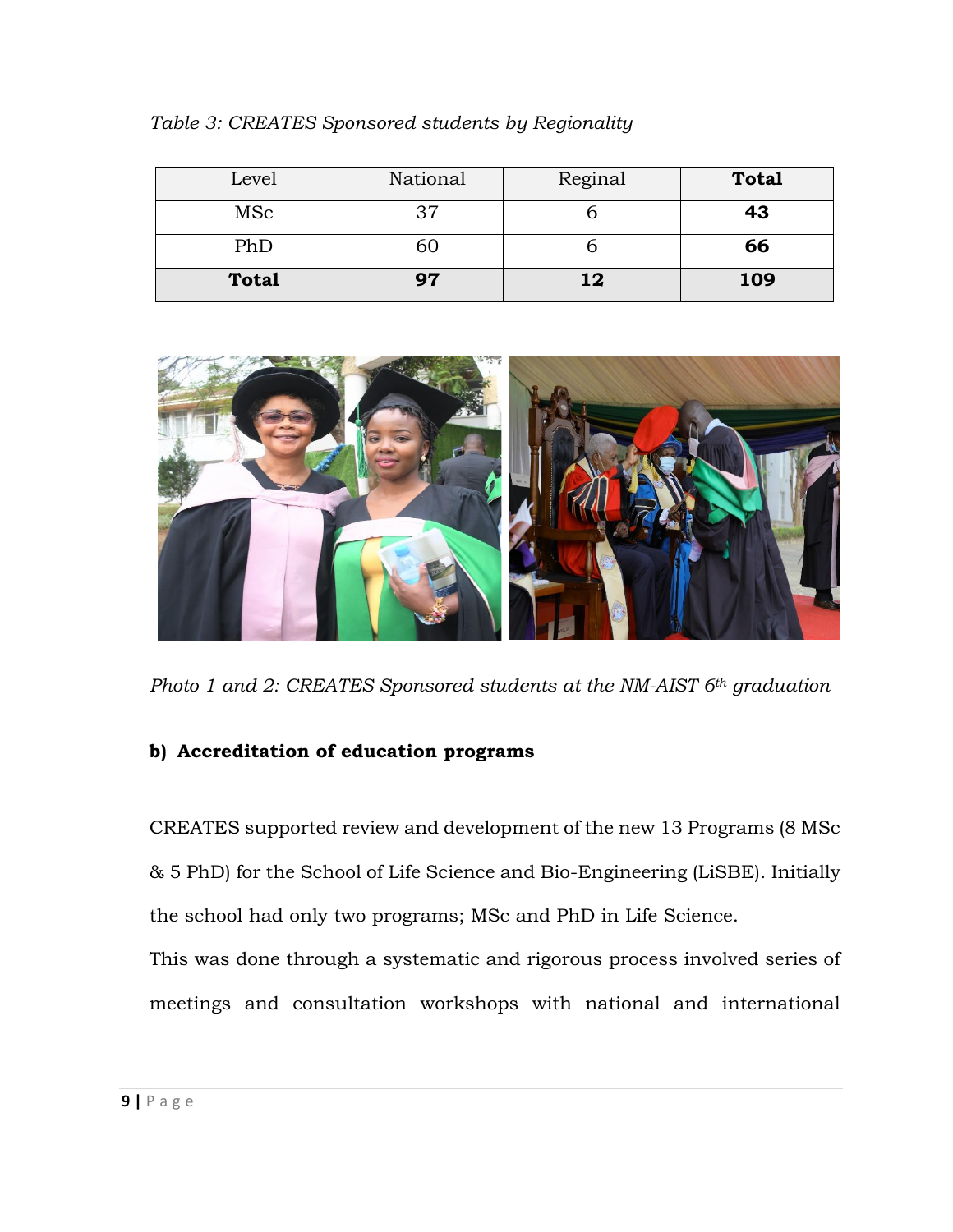partners and stakeholders to identify the gaps and needs to address by the new programs.

The Centre facilitated inception workshops, needs assessment, courses development workshops, and stakeholder consultation and validation workshops. Also, the Centre payed all the cost related to Accreditation fee by Tanzania Commission for Universities (TCU). As a result, 10 Programs already accredited and offered by the school since 2019 (5 MSc and 5PhD). The remained two programs which are still under the review by TCU will be offered jointly with our International academic partners. These two programs are *MSc in Industrial Pharmacy and Regulatory Science* will be jointly offered by NM-AIST and Purdue University and *MSc in Biomedical Engineering* which will be jointly offered with Hunan University of Technology (HUT).

The Centre is also supporting, accreditation of a MSc *in Conservation Management of African Ecosystems* that will be offered jointly with University of Glasgow in Scotland. The students enrolled in this program will attended the coursework in University of Glasgow and research study at NM-AIST. This partnership will also facility faculty mobility between the institutions.

*Table 4: New MSc & PhD Programs Under the School of LiSBE*

| <b>Level</b> | <b>MSc Programs</b><br><b>PhD Programs</b>        |             |
|--------------|---------------------------------------------------|-------------|
|              | 1. MSc in Sustainable 1. PhD<br>in                | Sustainable |
| Accredited   | Agriculture<br>Agriculture                        |             |
| Programs     | 2. MSc in Food and 2. PhD in Food and Nutritional |             |
|              | <b>Nutritional Science</b><br>Science             |             |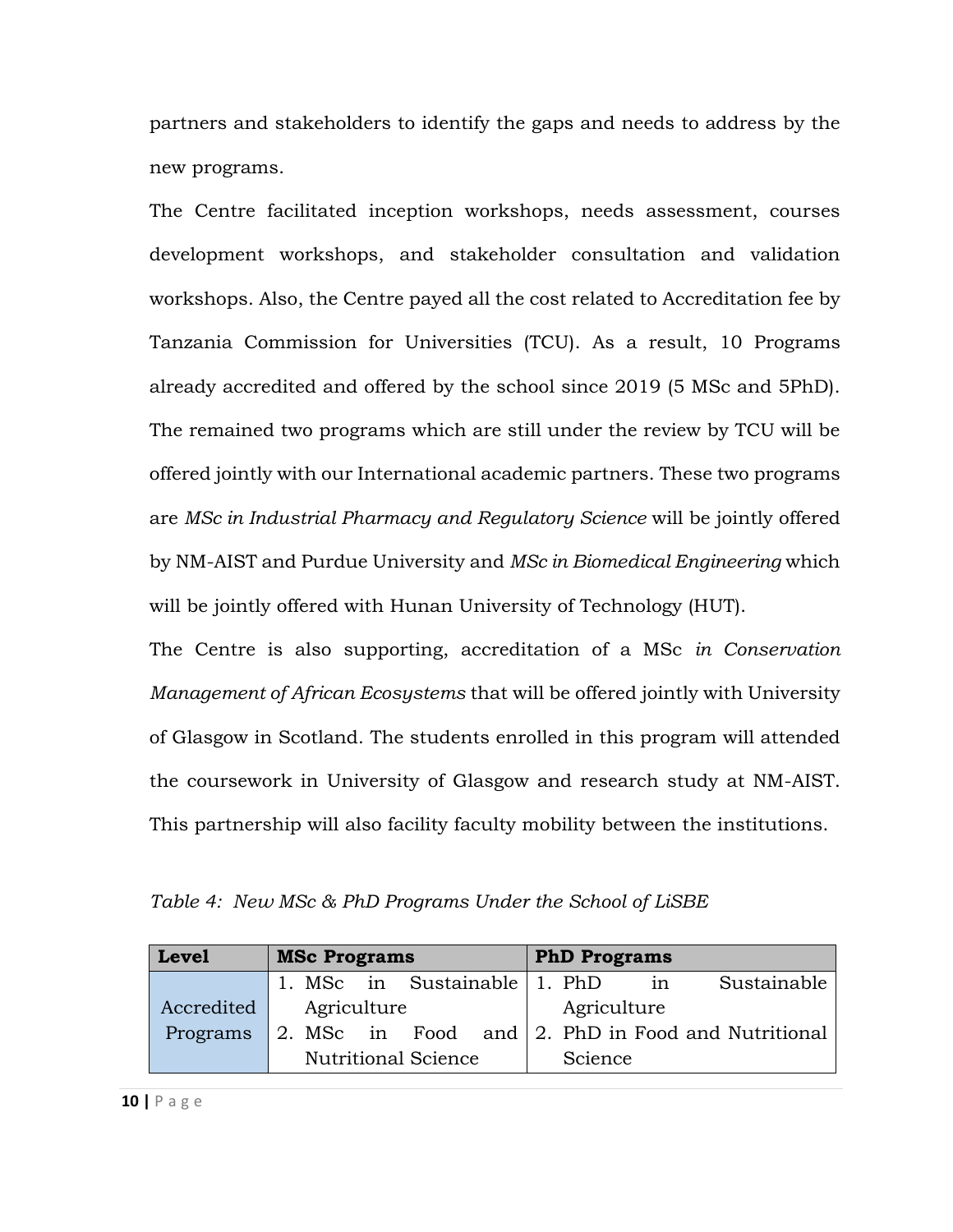|            | 3. MSc                     | in | Clinical                                                    |  |                  | 3. PhD in Clinical Nutrition and |     |
|------------|----------------------------|----|-------------------------------------------------------------|--|------------------|----------------------------------|-----|
|            |                            |    | Nutrition and Dietetics                                     |  | <b>Dietetics</b> |                                  |     |
|            |                            |    | 4. MSc in Biodiversity and                                  |  |                  | 4. PhD in Biodiversity           | and |
|            | Ecosystem                  |    |                                                             |  |                  | Ecosystem Management             |     |
|            | Management                 |    |                                                             |  |                  | 5. PhD in Global Health &        |     |
|            |                            |    | 5. MSc in Global Health &                                   |  |                  | <b>Biomedical Sciences</b>       |     |
|            | <b>Biomedical Sciences</b> |    |                                                             |  |                  |                                  |     |
|            |                            |    | 1. MSc in Industrial Pharmacy and Regulatory Science –      |  |                  |                                  |     |
|            |                            |    | with Purdue University USA                                  |  |                  |                                  |     |
| Under      |                            |    | 2. MSc in Biomedical Engineering - with Hunan University of |  |                  |                                  |     |
| <b>TCU</b> | Technology China           |    |                                                             |  |                  |                                  |     |
| Review     |                            |    | 3. MSc in Conservation Management of African Ecosystems-    |  |                  |                                  |     |
|            | University of Glasgow      |    |                                                             |  |                  |                                  |     |

#### **c) Students and Faculty Exchanges**

The Centre organized and facilitated the students and faculty members to participate into the exchange programs. The students were attached to partner institutions for either research activities or short-term trainings. The same to Faculty members were facilitated to attend short term trainings organized by partner institutions, but also short-term teaching and collaborative research. The Centre also facilitated the NM-AIST to host students and faculty members from different national and international institutions.

A total 30 Students from NM-AIST were attached to other international research and academic institutions in Italy, Germany, Belgium, China, Kenya, and South Africa to undertake research studies. The Centre also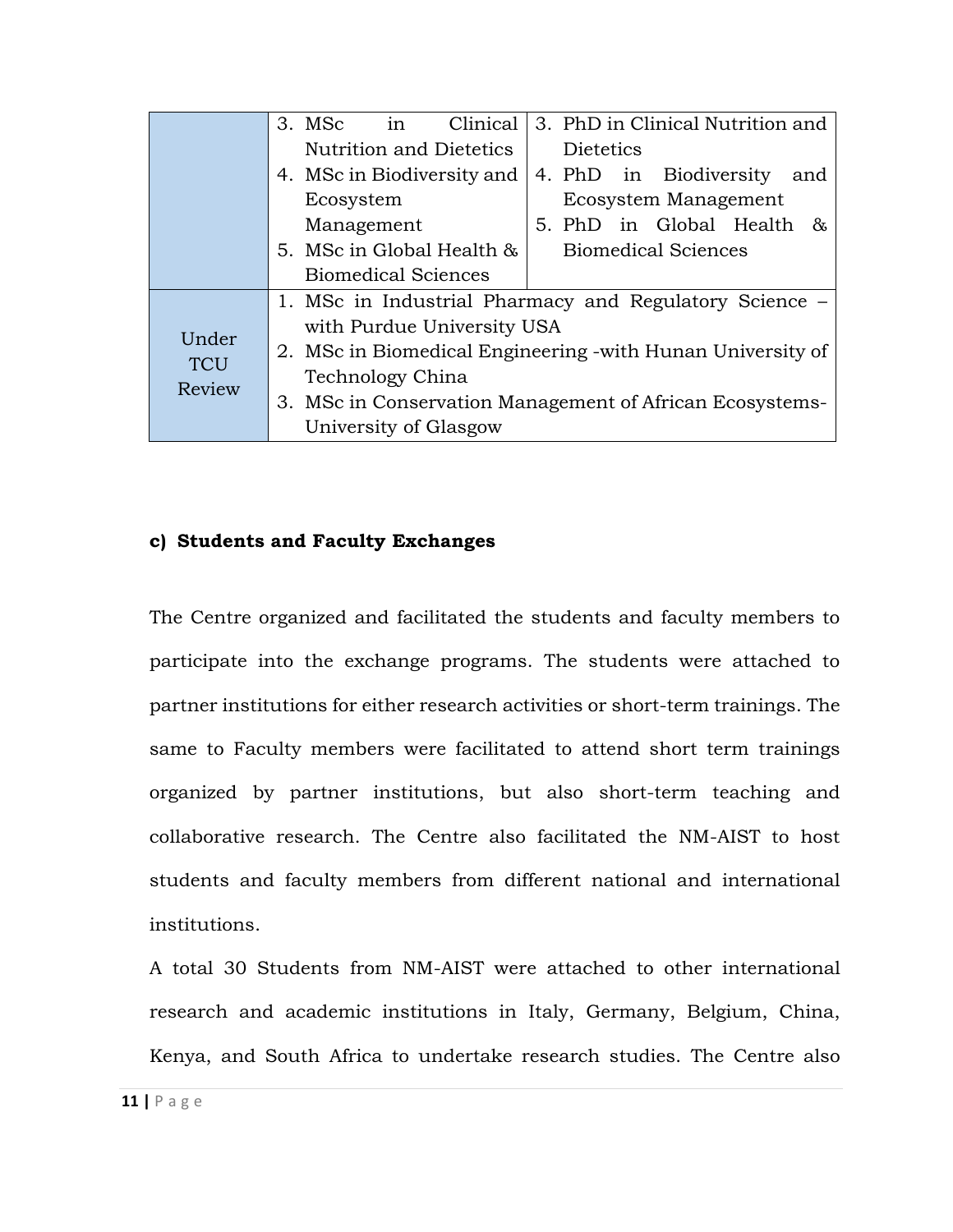hosted 63 students from other partner institutions who attended short-term trainings at NM-AIST. It also supports mobility of 12 Faculty members from NM-AIST to other institutions and hosted 11 faculty members from other institutions.

The exchange programs contributed to knowledge and skill sharing amount the partner institutions but also sharing of the learning and teaching facilities such as laboratories and Libraries.

#### **d) Short courses**

To complement the trainings offered to students through their MSc and PhD programs CREATES in collaboration with its partners organized and conducted 15 Short courses attended by 338 Participants. Though the trainings targeted students, but the participants were also from industries, NGOs, government authorities and research institutions from different African Countries. These short courses aimed to equip the participants with special knowledge and skills relevant to their areas of professionalism.

The Centre acknowledge the role of partnership in supporting teaching and learning as most of the course's Facilitators and Instructors were from different institutions. Some of these partner institutions include Purdue University (USA), Rhodes University (South Africa) Hamburg University of Applied Sciences (Germany), International Center for Theoretical Physics -

 $12 |$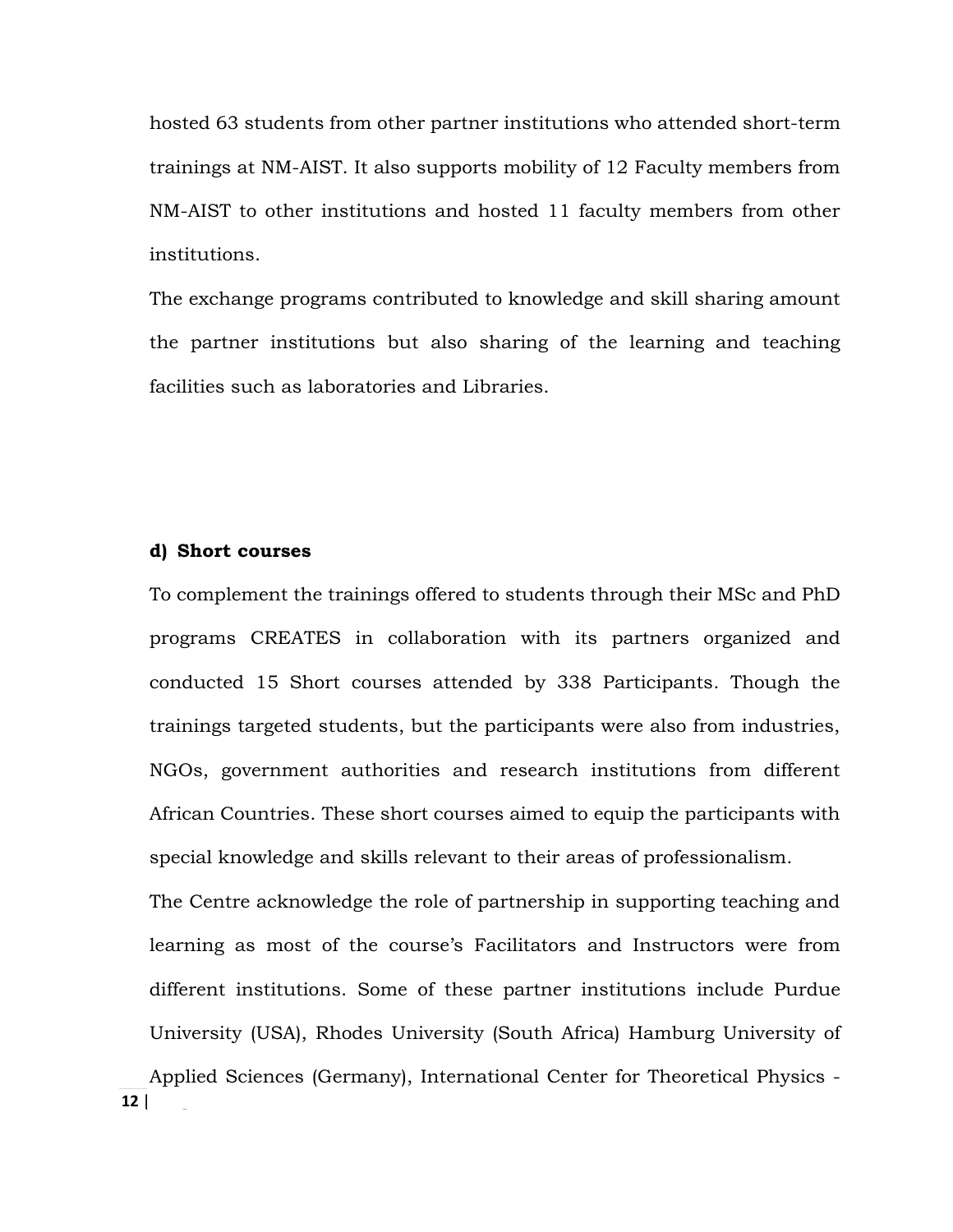ICTP (Italy), University of Dar es Salaam (Tanzania), University of Dodoma (Tanzania) and St. John University (Tanzania).

Despite the movement restriction caused by Covid-19 Pandemic which also affected the attendance of the students to short courses, the Centre managed to conduct the courses virtually. Some of the students attended the trainings virtually but also the Facilitators managed to offer the trainings virtually.



*Photo 3: Short Course Students Photo 4: ICTP Summer School Program*

## **e) Recruitment of Adjunct professors**

Development of the new MSc and PhD Programs has resulted into demand for more faculty to support trainings. To address this challenge CREATES, supported recruitment of 48 Adjunct professors from different to support teaching and student's supervision. These Adjunct Professors support training to the programs offered under the School of Life Science and Bioengineering.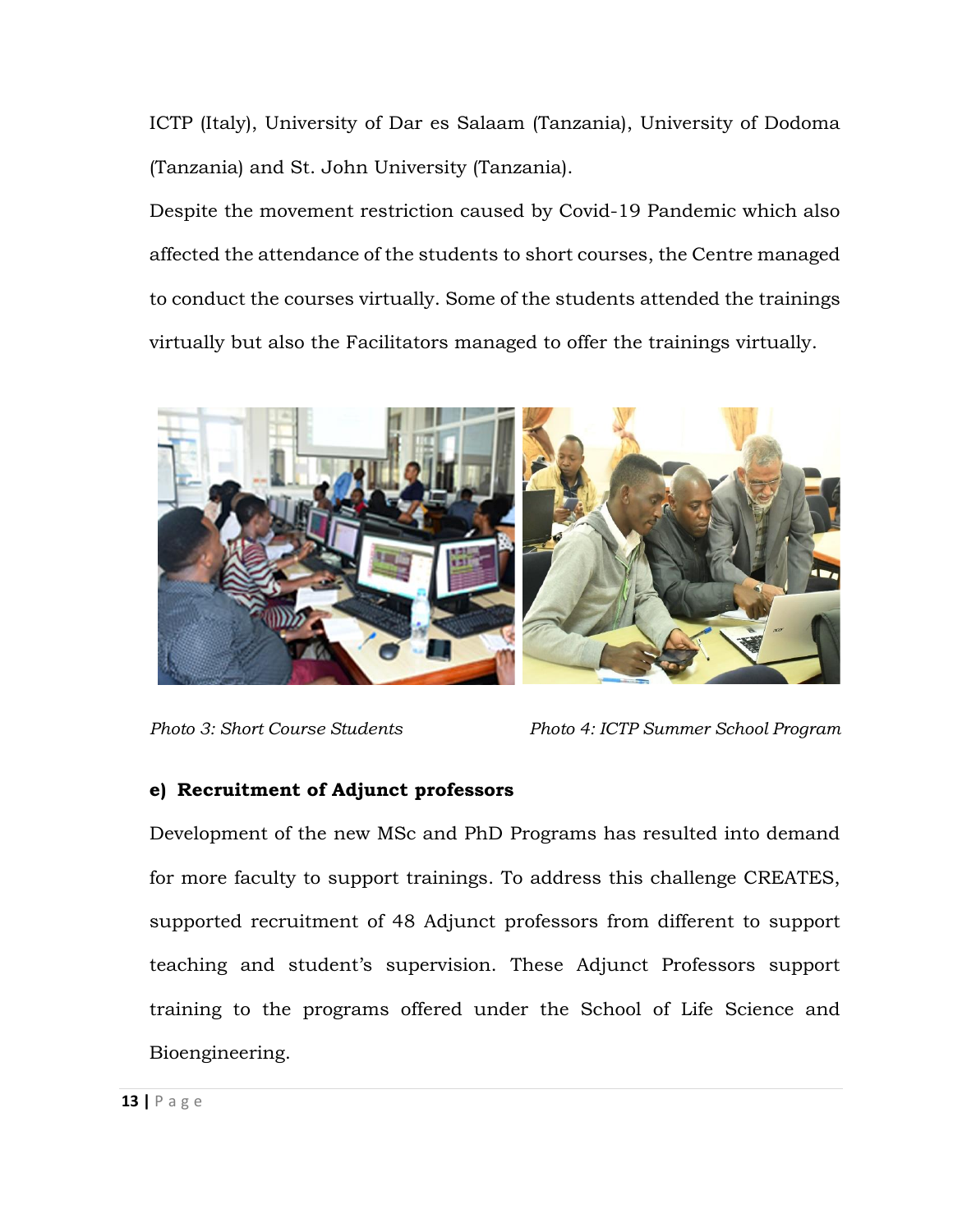## <span id="page-14-0"></span>**3.2 Build institutional capacity to conduct high quality applied research, relevant to addressing a key development challenge/priority**

CREATES, has built the capacity of NM-AIST in conducting the demand driven research through establishing different research projects, development of the research groups and improving the research facilities. The Centre has supported publications of 163 research papers in reputable journals. These research publications are the results of research studies conducted by both students and researchers. In addition, the Centre has supported establishment of the research projects as explained below.

#### **a) Support Development of Research Agenda**

The process of reviewing and development of new MSc and PhD programs which was supported by CREATES enable the School of LiSBE to develop research agenda or priorities in Food and Nutrition Security. The research priorities were developed through stakeholder's consultation to accommodate their demands and gaps to be addressed. These research priorities guide all the research studies undertaken by the students and Researchers under the School of LiSBE. The areas also fall with the six pillars of CREATES which are.

- Sustainable Agriculture
- Clinical Human nutrition and Dietetics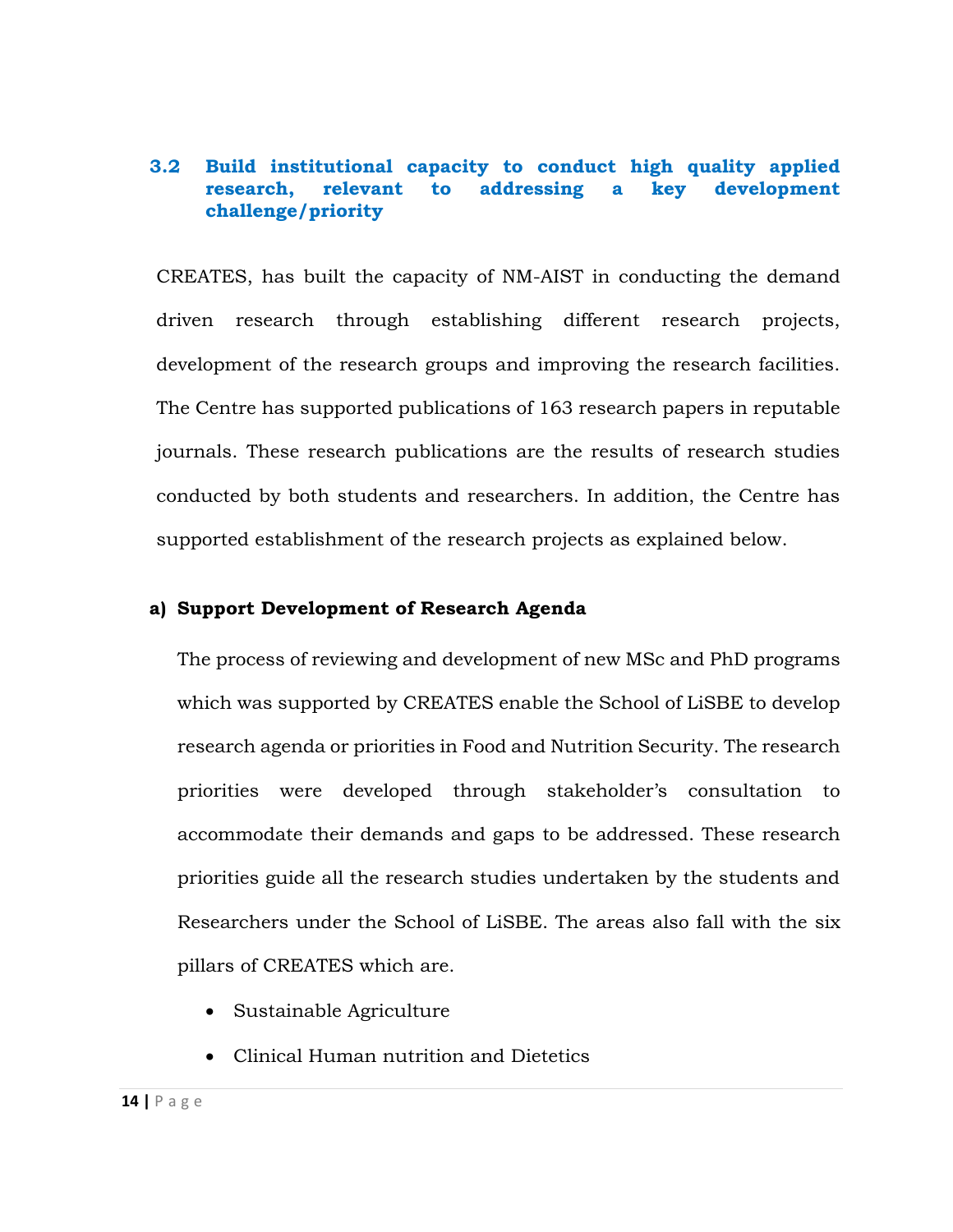- Global Health and Biomedical sciences
- Food and Nutritional Sciences
- Biodiversity conservation and Ecosystems management
- Biomedical engineering and Industrial sciences and regulatory sciences

#### **b) Commercialization of research outputs**

In order to ensure the research outputs are transformed into commercially viable products or businesses the Centre through the support from ICUEA and World Bank established an Incubation Centre "Data Driven Innovations Incubation Centre (DDI)" in 2019.

The Centre has recruited six incubatees with potential innovations which are; Vuruga Biopesticide, Nutrano flour, Omega-3DHA, Smart-farming Software, Plagiarism software and Botanical Pesticide. The Centre has constructed a Mini factory at NM-AIST for starting producing the two incubated products; Nutrano and Omega-3DHA.

The Centre has built the capacity of the incubate by provided training on Business management and legal issues. All the incubates has been linked to different mentors who are from private sector. The NM-AIST had no IP management framework in place, hence the Centre facilitated the process of developing all the important tools that will be used during the incubation and commercialization of research outs.

**15** | **P** a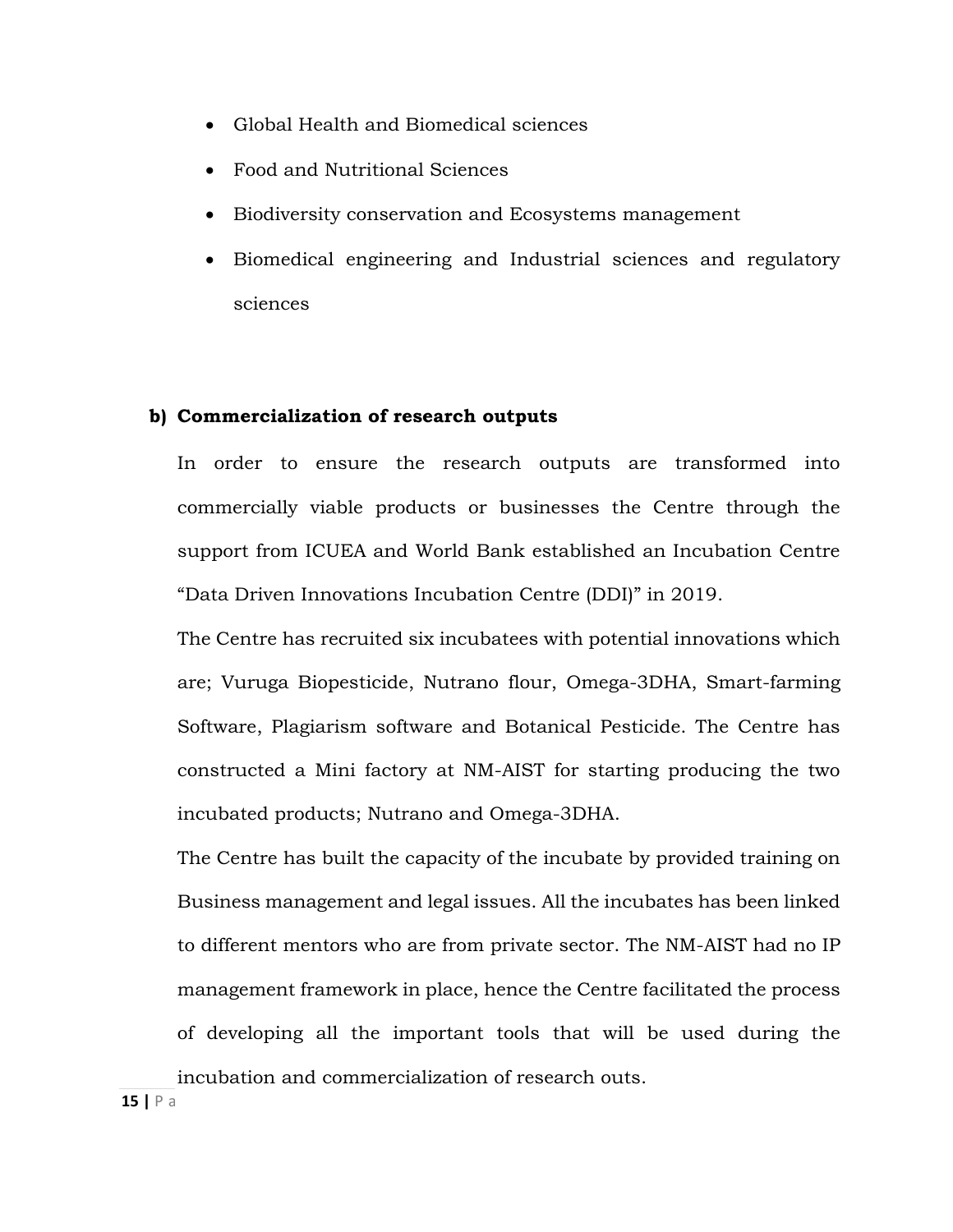The Centre has continued to promote the innovations through different platforms but also linking the innovators with capital ventures.

## **c) Cage Fish Farming & Research and Innovation Center of Excellence-Kagera**

NM-AIST in collaboration with Ministry of Livestock's and Fisheries, Tanzania Agricultural Catalytic Trust (TACT) and Kagera Region Administrative Secretary establish a joint Project that focus on Research and promotion of Tilapia Cage fish farming in Lake Victoria.

The project will also involve establishment of a new research and innovation Centre in Bukoba. In this project NM-AIST through CREATES will spearhead the research component by provide solutions facing the fish farming sub-sector including; Quality fish feeds, fingerlings and also farm management technologies. A detailed Implementation plan and budget for the project has already developed by the parties.

CREATES, has also conducted a feasibility study to assess the viability of establishing a cage fish farming in Bukoba. Also, the Centre as conducted a Value chain Analysis study for the Tilapia Cage Fish farming. These two studies highlighted opportunities for investment and gaps to address through research and other interventions.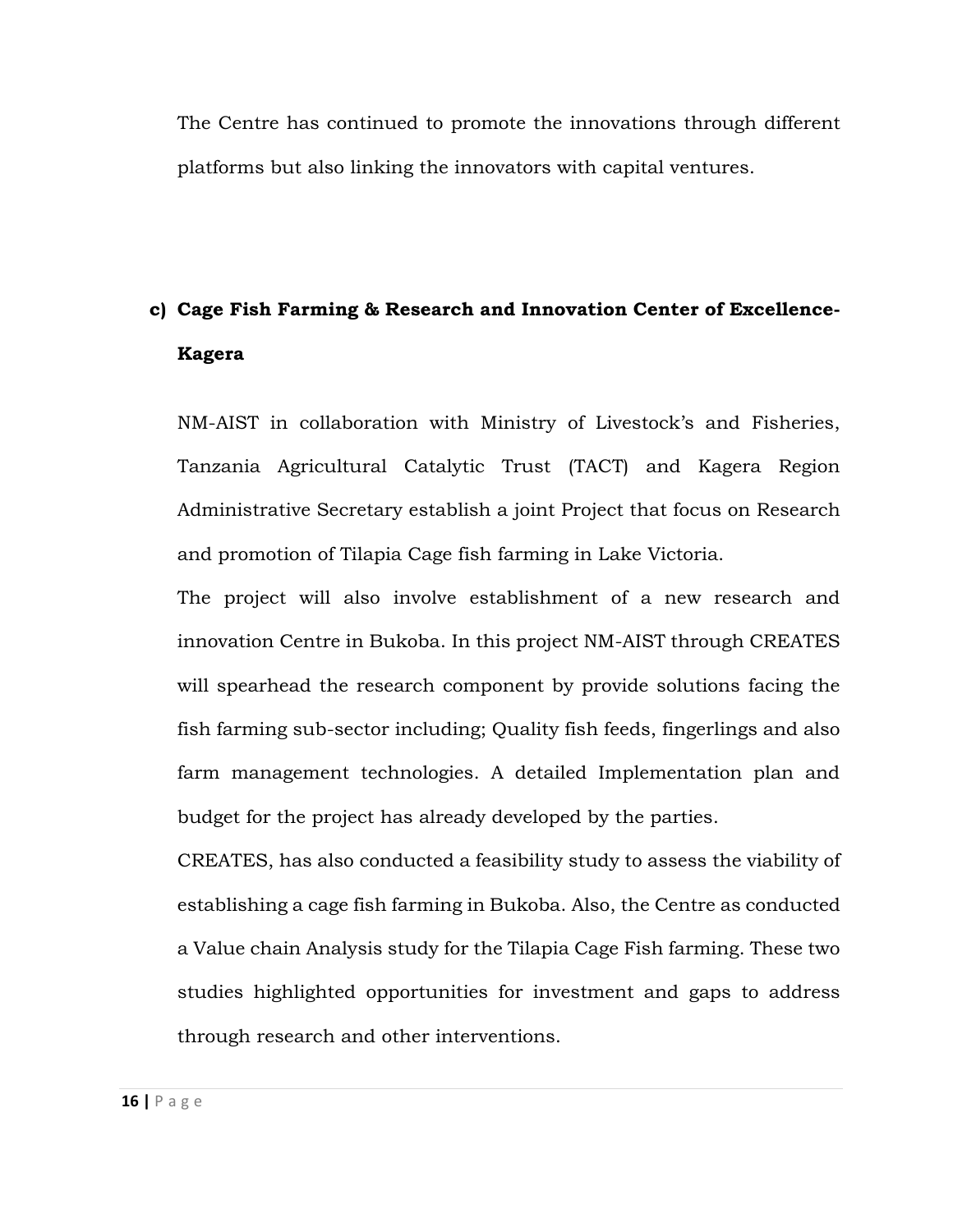The NM-AIST secured 50 hectares of land in Kagera for construction of Research and Innovation Centre. This research Centre will be used by the students and researchers carrying researches on different areas including; fish farming, livestock's, crop production and natural resources management.



*Photo 5: MoU signing among MLF, NM-AIST, RAS -KAGERA and TACT.*

## **d) Establishment of Agri-Tech Horticultural Research training, Business Hub**

CREATES has established a business hub that will serve as a research, community training and income generating unit for NM-AIST. Named as *Agri-Tech Horticultural Research, Training and Business Hub* it will focus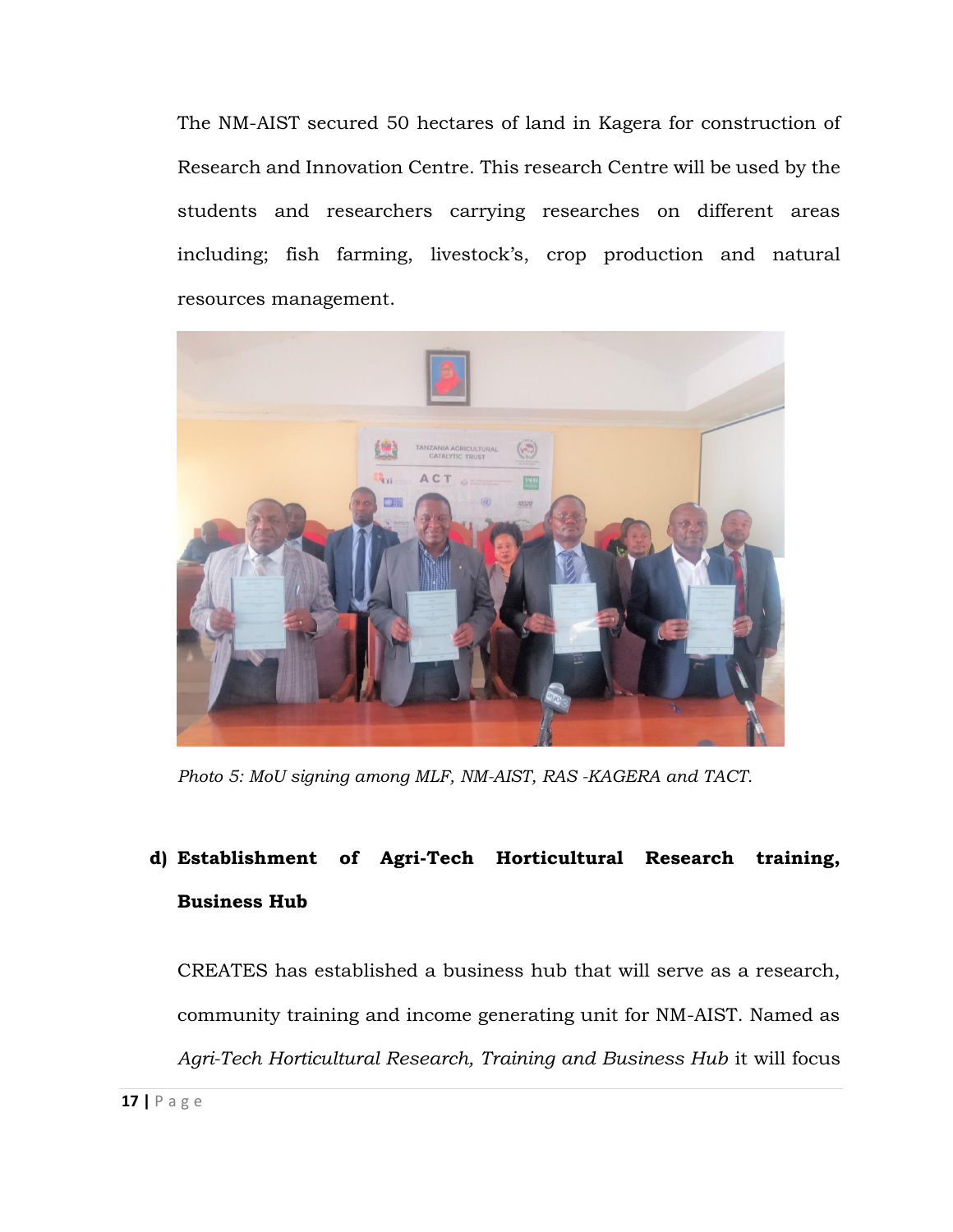on research, community training mostly youth and women on best practices for management of horticultural crops. To cement the incomegenerating component, the hub will focus on public-private partnership with experienced gurus in the horticultural business. In the hub there will be different farming practices as part of research to compare different crop productivity. It consists of greenhouse farming and open-field farming. In future the hub will also have a building for cold storage unit for the harvested crop and training unit for community training.

Currently, four Green houses have been established and planted with tomatoes, Sweet papers and sweet melons. Production of these crops is done under different farming technologies to test their productivities. In this project CREATES is collaborating with two Private companies Tanzania Horticulture Association (TAHA) and Rijk Zwaan to support product commercialization and technical backstopping on seed production.



**18 |** P a g e *Photo 6 and 7: The screen houses project initiated by CREATES in NM-AIST*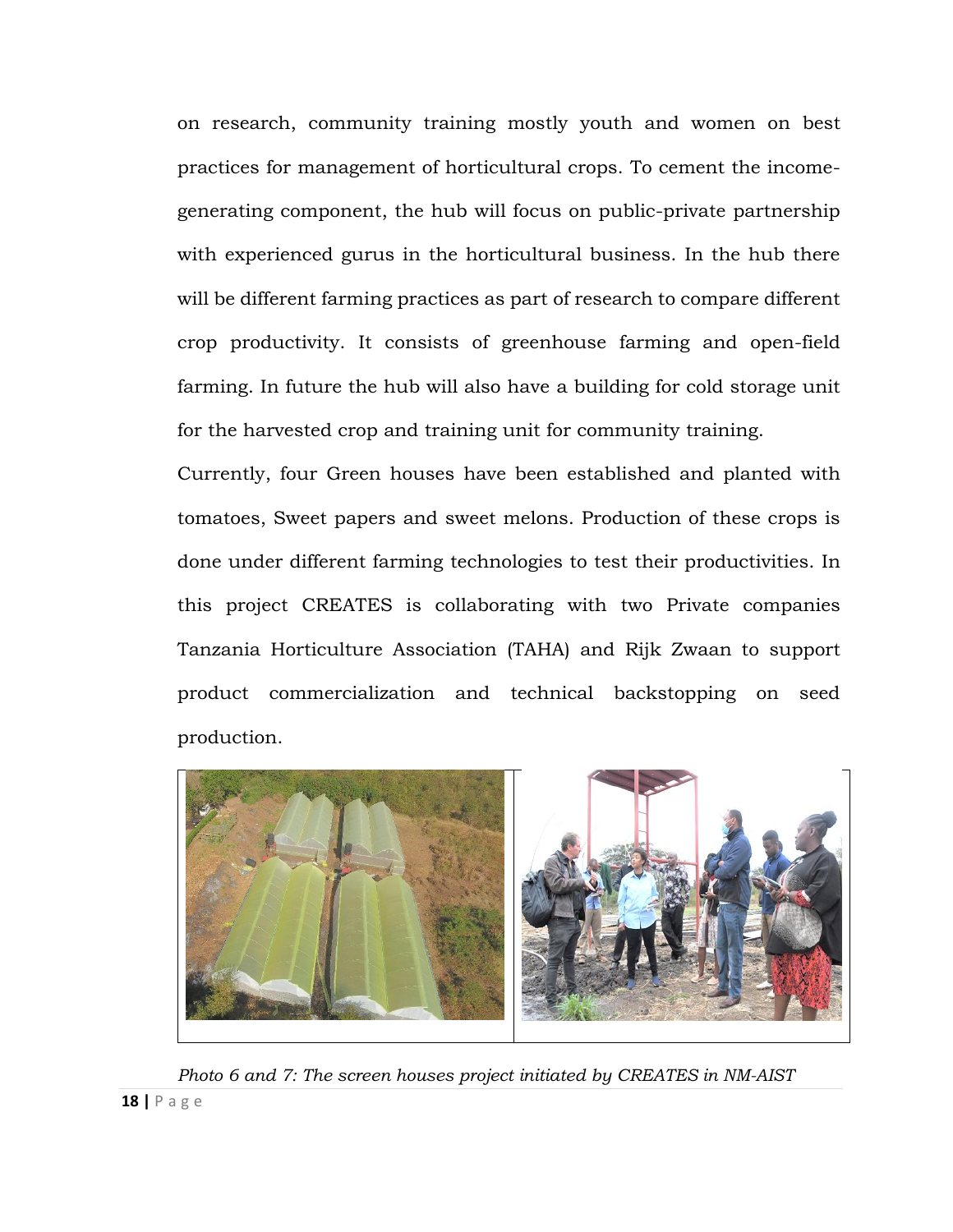#### **e) Research, Manufacturing and Development of Herbal Medicines**

CREATES established a partnership agreement with Tanzania Health Laboratory Service Solutions Organization (TANHELSO). This partnership is focusing on undertaking researches and manufacturing of herbal medicines. Also, it aims to establish the Herbarium of different Medicinal plants at NM-AIST. The facility will be used by students and researchers undertaking studies on development of drugs from indigenous plants. Two products (Chai Kinga & Nusa) addressing respiratory disease already developed and are currently produced at NM-AIST. These products already registered are planned to be produced in large quantity and sold in pharmacies. The revenue collected will support other Centre's activities

and ensure its sustainability.

#### **f) O. R. Tambo Africa Research Chairs Initiative (ORTARChI)**

Centre Leader for CREATES Prof. Hulda Swai won a prestigious award of hosting a Research Chair Under the O. R. Tambo Africa Research Chairs Initiative (ORTARChI). The Chair focus on the development of Antimalarial drugs and optimizing Agricultural products using Nanoscience and Nanotechnology. This is the program that will run for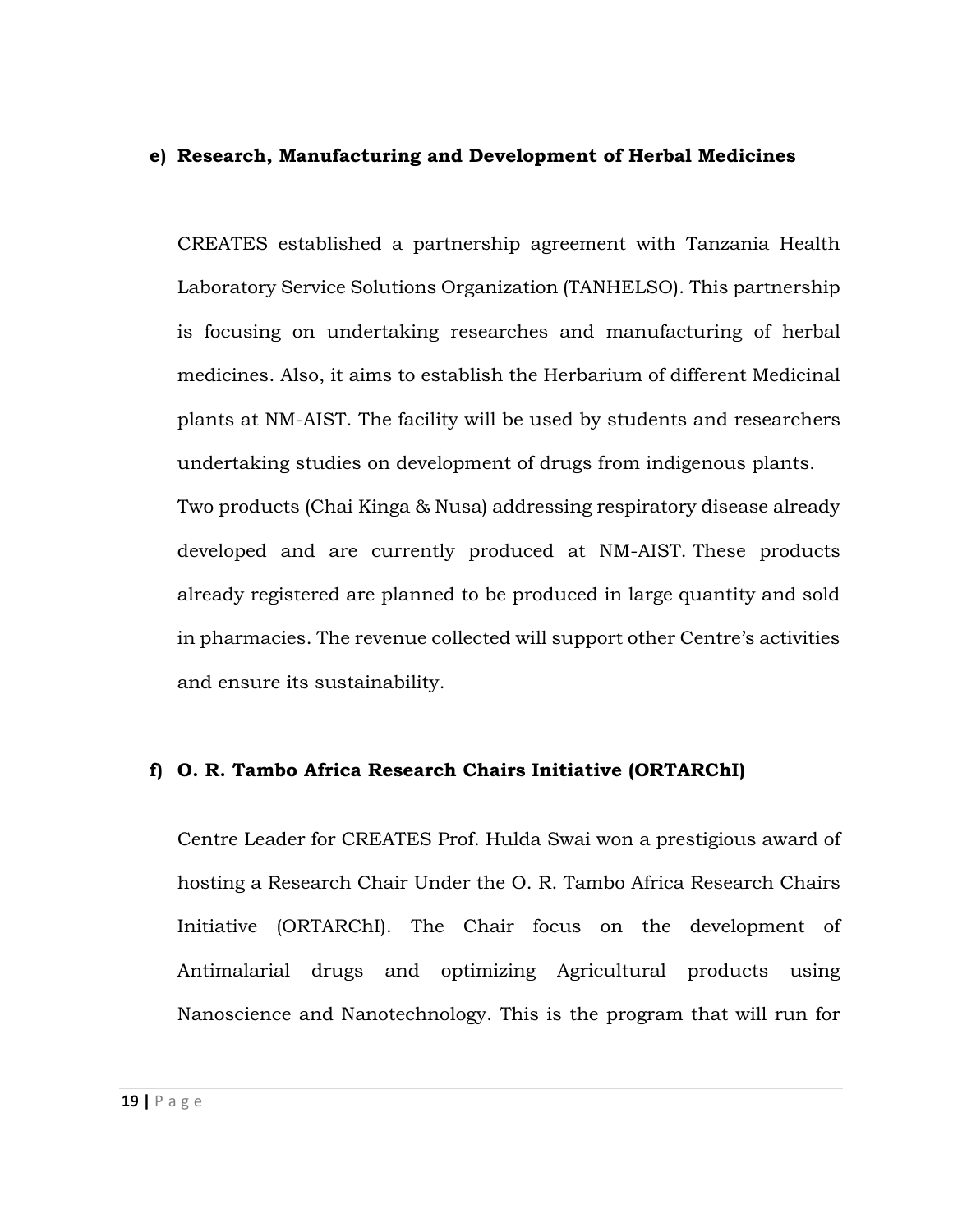15 years in two phases. The phase one of the program will take five years, and its total funding is US\$ 1M.

The Financial agreement between South Africa National Research Foundation (NRF), the funder and CoSTECH on behalf of the Recipient already signed, and funds will be disbursed for implementation soon.

#### **g) Farming As A Business (FAAB) Project:**

Tanzania, like other Sub-Sahara Countries if facing a challenge of reliable data on agriculture activities for planning and decision making. To release this challenge, CREATES, in collaboration with its partners, LITENGA Holding Co., and SAGCOT-CTF (TACT) established a *Farming as Business (FAAB) Project* that focused on establishing a Regional data Hub for agriculture and related fields. Using the available High-Performance Computers (HPC) at NM-AIST. Researchers and students will collect and analyze the farming or agriculture data to develop solutions addressing farmers' challenges. This will ensure precious farming, planning and decision making. The PHC already configured to host the data and the Centre is planned to start data collection from next year i.e. 2022.

#### <span id="page-20-0"></span>**3.3 Develop and enhance partnerships with other academic institutions (national, regional, and international) to pursue academic excellence**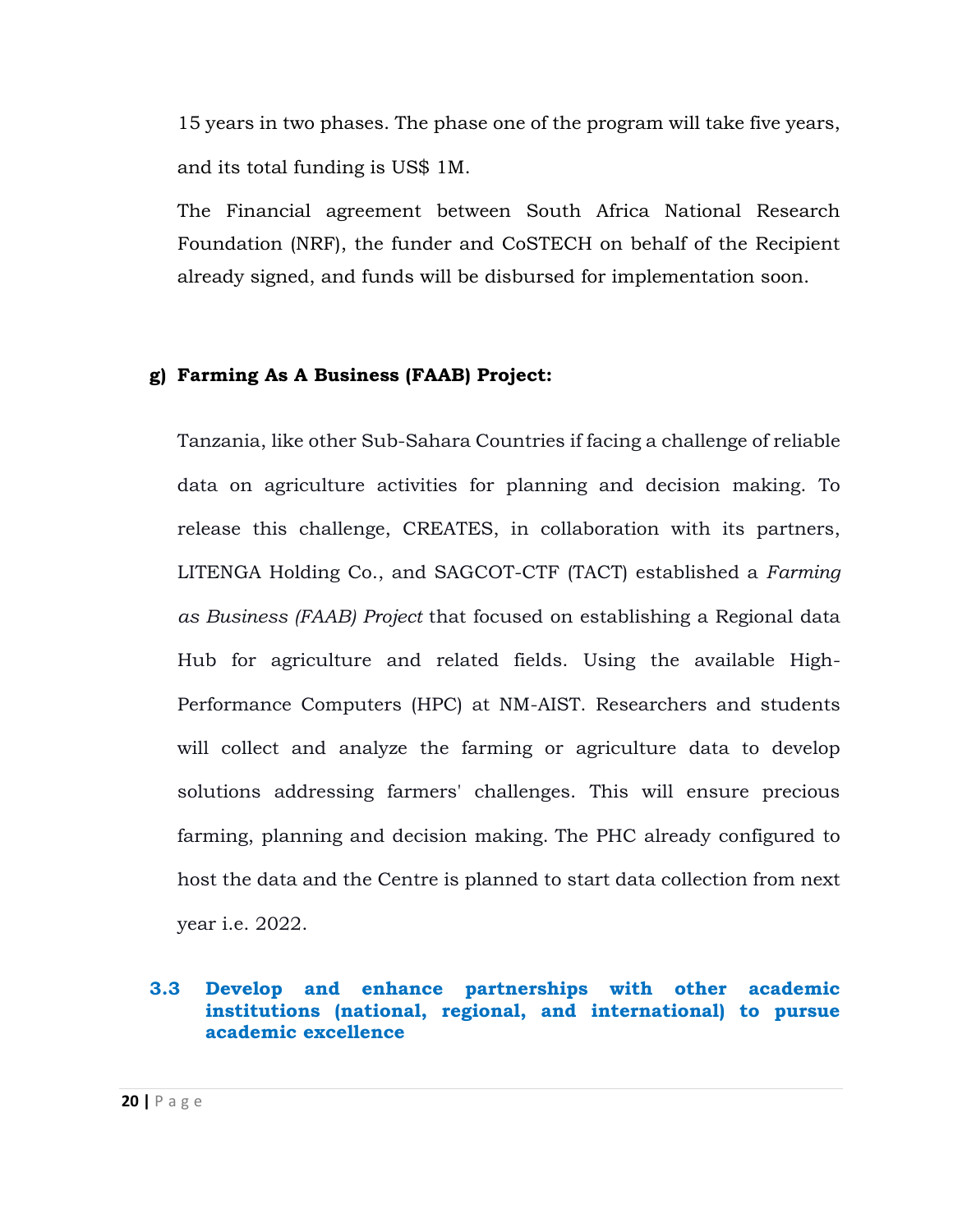Regarding the nature of our activities, center's focus area and the normal operating procedure, we have attracted many collaborations from the public entities, where 70% (18 MoUs) of the collaborations/partnerships are from Public Institutions – Academic and Research Institutes. Through this partnership CREATES has managed to do the following:

- Curricular Development process & establishment of Joint degree programs – with Pardue University and St Luke Foundation, facilitation of students and faculty members Exchange i.e. with ICTP-Italy & Hunan University of Technology (HUT),
- Development and undertaking of joint short courses -Partnering with Rhodes University (South Africa), Hamburg University of Applied Sciences (Germany) and University of Dar es Salaam, students' Cosupervision – Partnering with Kenyata University and University of Dar es Salaam, Joint Teaching, and academic outreach activities - Haw-Hamburg University. As research and learning is one of our core areas of operation, we are still to engage potential University/Higher education institute in the same to remain goal focused and ensure center's sustainability.

## <span id="page-21-0"></span>**3.4 Develop and enhance partnerships with industry and the private sector to generate greater impact.**

CREATES has managed to engage with NGOs, CBOs, CSOs and Private Companies in establishment of joint projects for Centre Sustainability i.e.-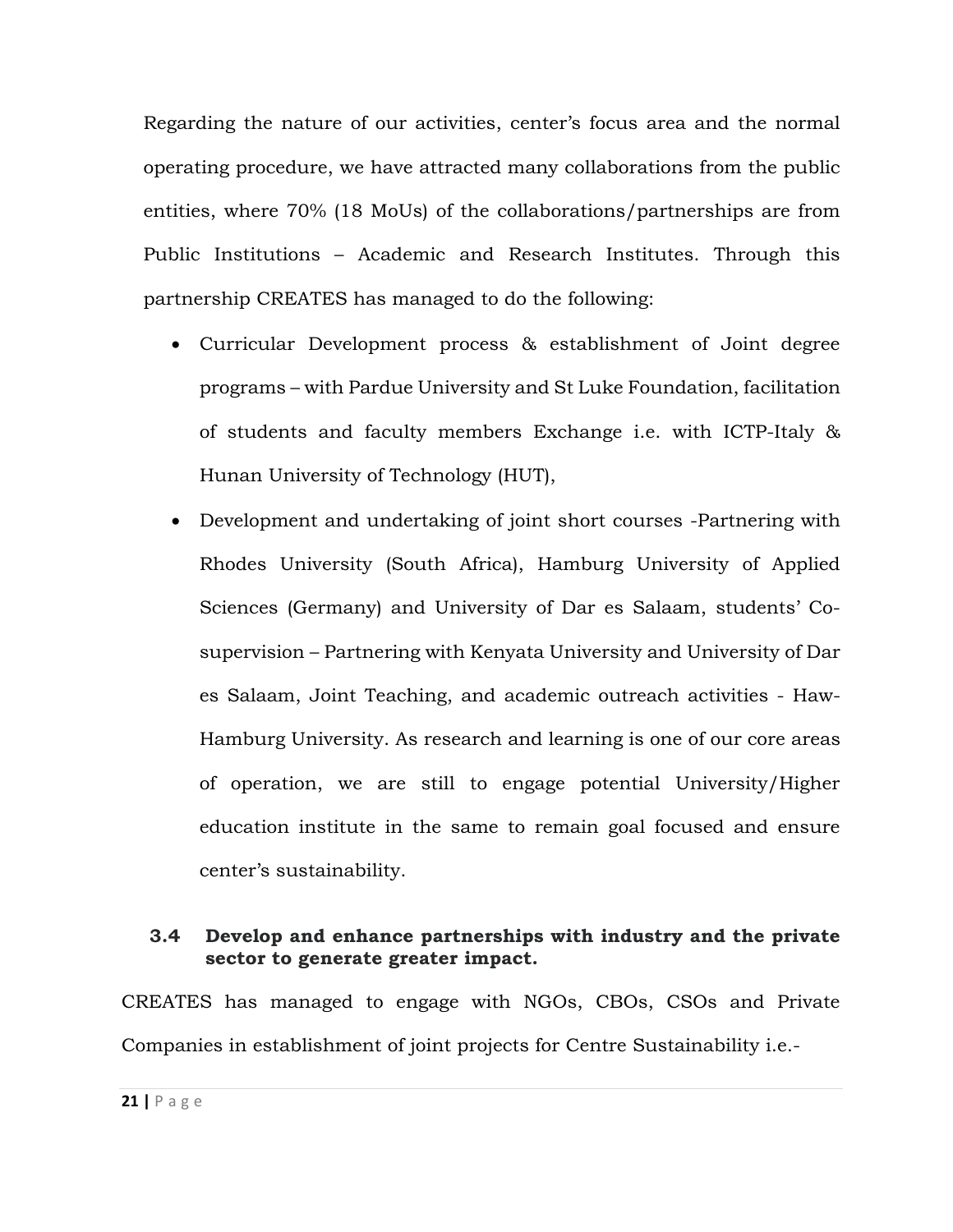- TACT, LITENGA and AEBW Ltd -Farming as A Business Project. Products, development, and commercialization
- TANHELSO Research, Development and Manufacturing of Herbal Medicine and Innovations, and community outreach programs
- UNDP Technology accelerator lab Nurturing African innovators through Funguo Project. The plan is still to engage likeminded and potential private partners with the same vision or even higher to increase our scope and compose a working consortium which will lead to ensure center's sustainability.

### <span id="page-22-0"></span>**3.5 Improve governance and management of the institution and set up a role model for other higher education institutions**

In order to equip and improve governance, performance, and management of NM-AIST, CREATES Supported recruitment of 48 Adjunct professors from all over the world, bought a land cruiser Hard Top vehicle for research and other field activities, bought and install electric power generator and purchase of related technical equipment, renovated the former student building into ACE Offices, the Centre supported \$ 200,000 for construction of student hostel for lactating mothers, supported 12 NM-AIST staff to attend short courses and conferences, also handed a drone for aerial research.

22 **| P** a g ∈ In order to ensure the NM-AIST has effective financial management system the Centre facilitated purchase of VOTEBOOK the Financial management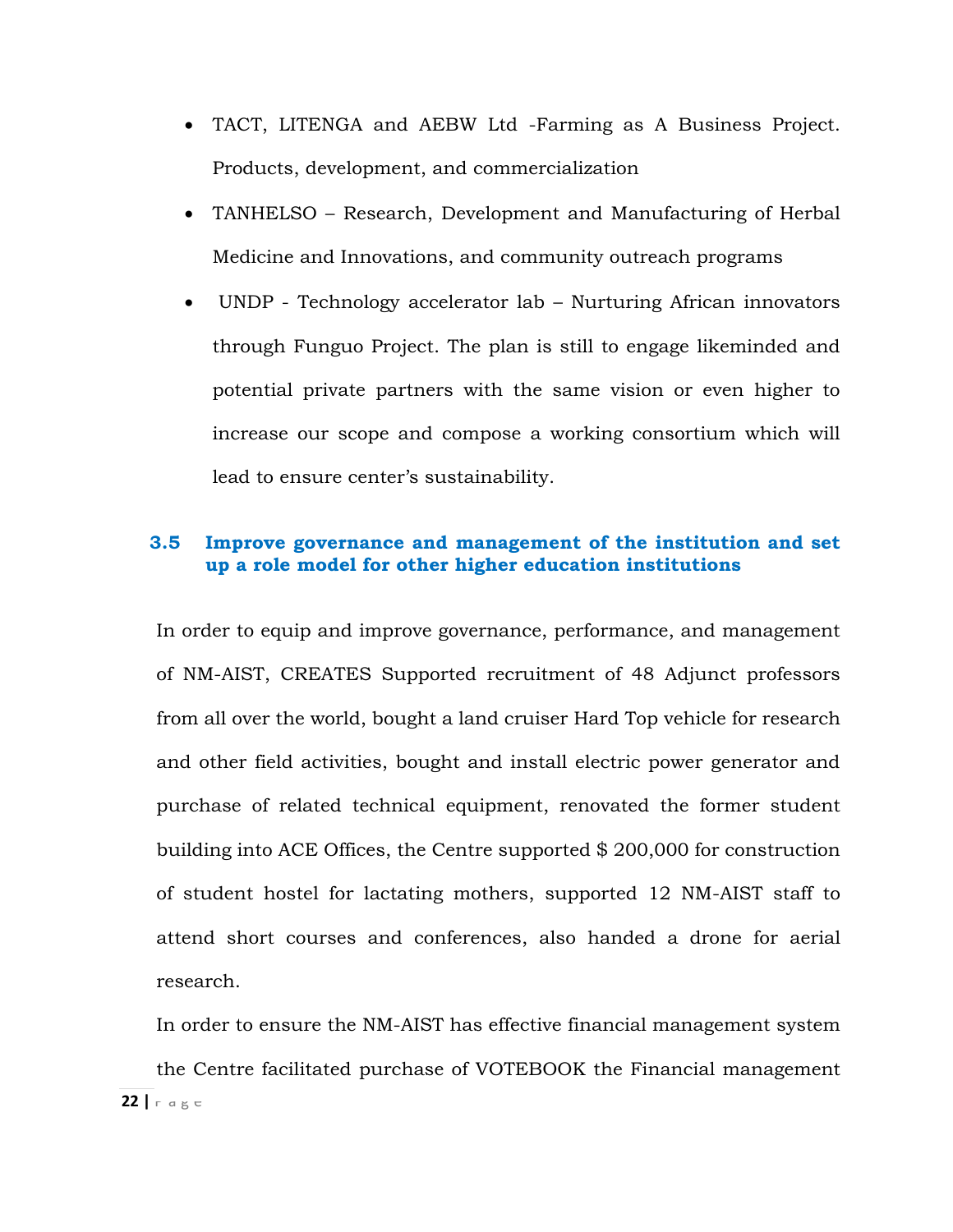system and also Training of the NM-AIST staff on the new System "Mfumo wa Malipo Serikalini" (MUSE).

## <span id="page-23-0"></span>**3.6 Deliver outreach, and create an impact, to society by delivering excellent teaching and producing high quality applied research.**

In order to perfectly disseminate research findings and solutions CREATES has tried to build relationship with the collaborators who has resources in order to reach the targeted population. Over the years various outreach activities have been conducted and produced seemingly impact to the community. Through these activities more than 620 individuals were reached. The Individuals included farmers, animal keepers, food processors and community in general.

The table bellow highlights some of the outreach activities facilitated by CREATES.

## *Table 5: CREATES Outreach Programs.*

| <b>SN</b> | <b>Outreach Activity</b>   | <b>Collaborators</b> | <b>Targeted Audience</b> |
|-----------|----------------------------|----------------------|--------------------------|
|           | Wildlife-livestock         | Ngorongoro           | Communities,             |
|           | interactions (vigilance) – | Crater               | Village Game             |
|           | participatory rangeland    | Conservation         | Scouts (VGS) and         |
|           | use mapping, growing       | Authority (NCCA)     | Village Leaders          |
|           | cages, wildlife behavior   |                      |                          |
|           | studies                    |                      |                          |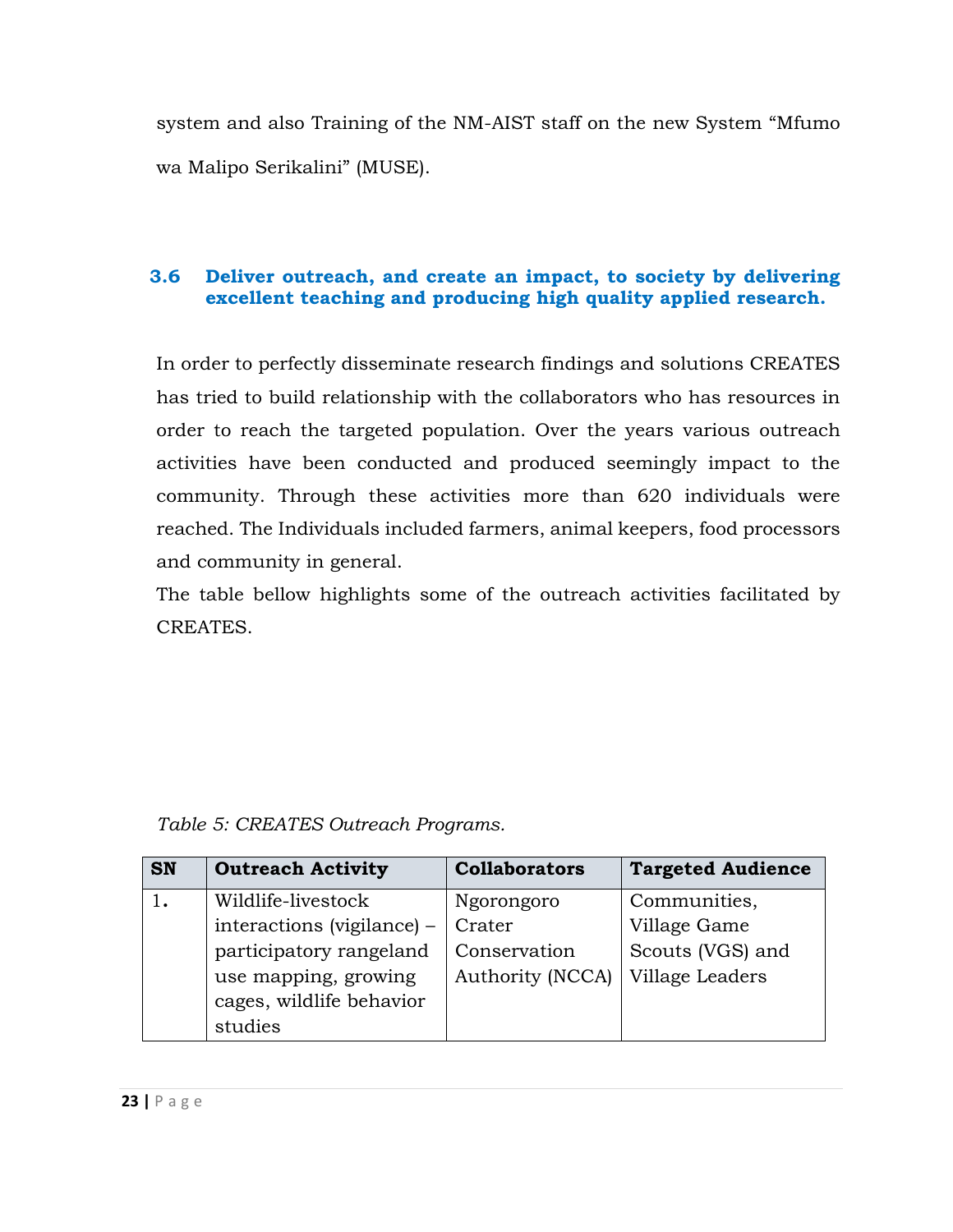| 2. | Impact of the invasive                      | Tropical                 | Communities -Agro-           |
|----|---------------------------------------------|--------------------------|------------------------------|
|    | Parthenium                                  | Pesticide                | Pastoralists                 |
|    | hysterophorus (gugu                         | Research                 |                              |
|    | karoti) on local                            | Institute (TPRI)         |                              |
|    | communities and                             |                          |                              |
|    | management options                          |                          |                              |
| 3. | Importance of                               | <b>Forestry Training</b> | Smallholder                  |
|    | Oysternut / Kweme                           | Institute $(FTI)$ , &    | Farmers                      |
|    | (Telfairia pedata) for                      | Lushoto District         |                              |
|    | local income generation                     | Council                  |                              |
|    | and nutrition,                              |                          |                              |
|    | enhancing biodiversity                      |                          |                              |
|    | in agricultural systems                     |                          |                              |
| 4. | Giraffe foraging                            | Tanzania Wildlife        | Students, Teachers,          |
|    | behaviour in bush-                          | Management               | Parents(community)           |
|    | encroached areas of                         | Authority                |                              |
|    | different protection                        | (TAWA),                  |                              |
|    | status in the Tarangire-                    |                          |                              |
|    | Manyara Ecosystem                           |                          |                              |
| 5. | Sensitizing farmers on                      | District councils        | <b>District</b><br>extension |
|    | the application of the                      | from Mvomero,            | officers<br>and small        |
|    | novel biopesticides                         | Sanya and                | holder farmers               |
|    | which are nontoxic to                       | Bariadi                  |                              |
|    | human and other                             |                          |                              |
|    |                                             |                          |                              |
|    | organisms.                                  |                          |                              |
| 6. | Participation in Various                    | Simiyu Region,           | Smallholder                  |
|    | exhibition as Nanenane                      | TCU                      | farmers,                     |
|    | Simiyu 2020, Makisatu,                      |                          | community,                   |
|    | TCU Exhibition Dar es                       |                          | scholars, students,          |
|    | Salaam 2020                                 |                          | and general Public           |
| 7. | Organizing of Annual                        | ECHO, NM-AIST,           | Agro-pastoralists            |
|    | Arusha Conservation                         | Arusha Region.           | the<br>and<br>general        |
|    | Agriculture Forum                           |                          | Public                       |
|    | (ACAF)- 2020 and 2021                       |                          |                              |
|    | – Raising awareness on                      |                          |                              |
|    | conservation and                            |                          |                              |
|    | partnership with<br>research institution on |                          |                              |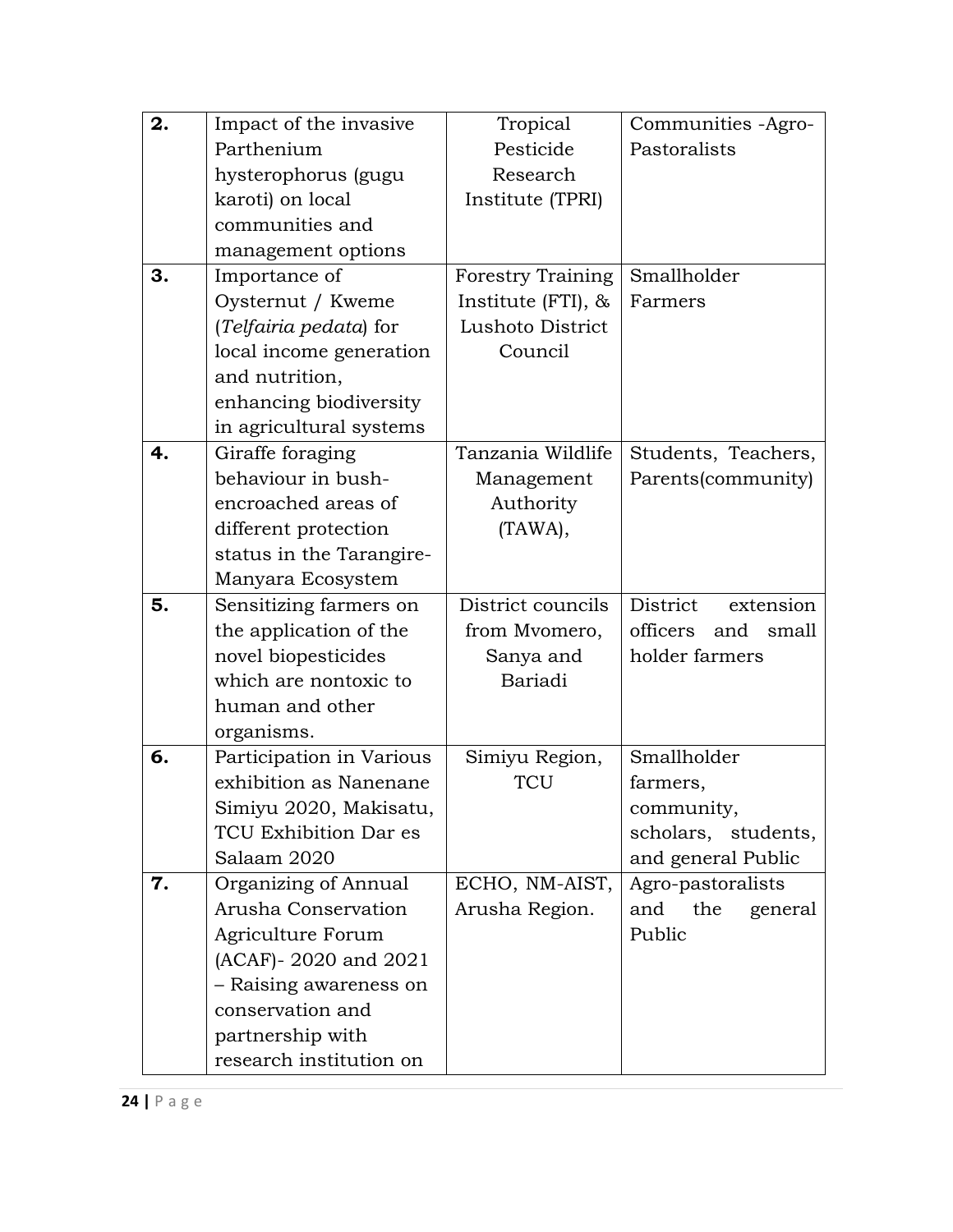| solving various    |  |  |
|--------------------|--|--|
| agriculture issues |  |  |
|                    |  |  |
|                    |  |  |



*Photo 8 and 9: Outreach programs in northern Tanzania (Arusha Region), supported by CREATES*

#### <span id="page-25-0"></span>**4. SOCIAL AND ENVIROMENTAL SAFEGUARD.**

#### <span id="page-25-1"></span>**4.1 Social Safeguard**

**Grievances Redressal Mechanisms**: The Centre has ensured there are guidelines, procedures and measures intends to prevent, reduce and mitigates and social negative impacts caused by the project to its beneficiaries. This was through establishment of the Grievances Redressal Mechanisms Guideline. The Guidelines put in place the mechanisms of receiving, reporting and addressing any kind of grievance either from the students, staff and community. The Complains are received via Centre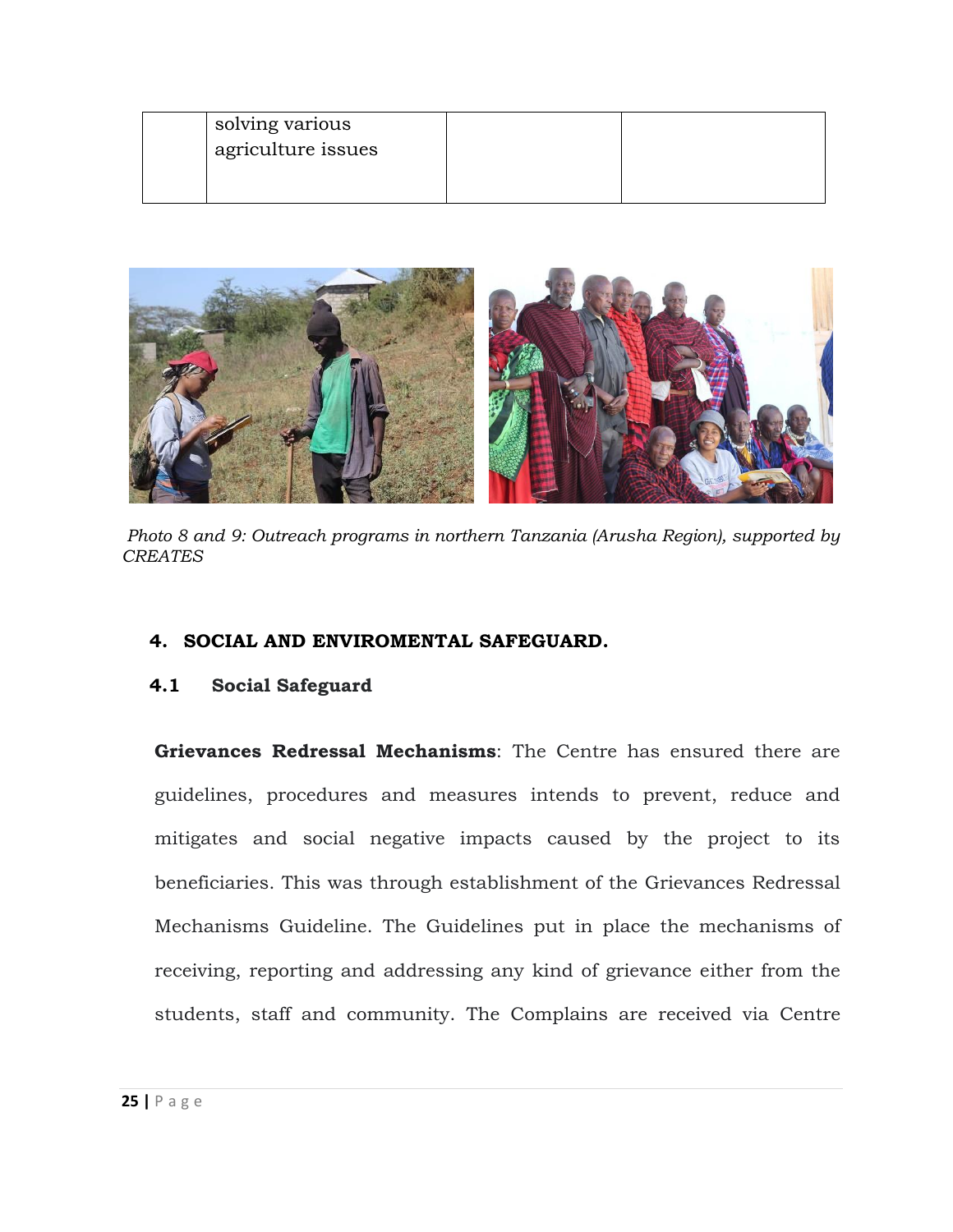emails, or Grievance platform in CREATES Website (iReport), Grievance reporting form, and Suggestions box.

Based on the nature of the grievance, can be addressed by the Centre management or discussed at the Grievances Redressal Committee (GRC). If the decision made by the GRC not satisfactory, the matter is then forwarded to Grievance Appeal Committee. The Complainer is then given feedback on the measure taken.

The Centre also has established a logbook for recording all the grievances; include; Name of Complainer, Sex, Occupations, Nature of grievance, date reported, and feedback. In every six months the Centre prepare the report on the performance of the Grievances Redressal Mechanisms using the template developed by IUCEA. Since, the Centre Inception one major complain from the students was delay in their research fund which was caused by delay in fund disbursement. No any kind of sexual harassment was reported from both students and staff.

**26 |** P a g e **Gender Equity training and Awareness for Staff and Students:** To improve gender equality and raise awareness of gender related issues CREATES supported The Nelson Mandela African Institution of Science and Technology (NM-AIST) through the NM-AIST Gender Committee to organize two workshops on Gender Issues Sensitization. The workshops brought together about 120 NM-AIST community members. The workshop aimed at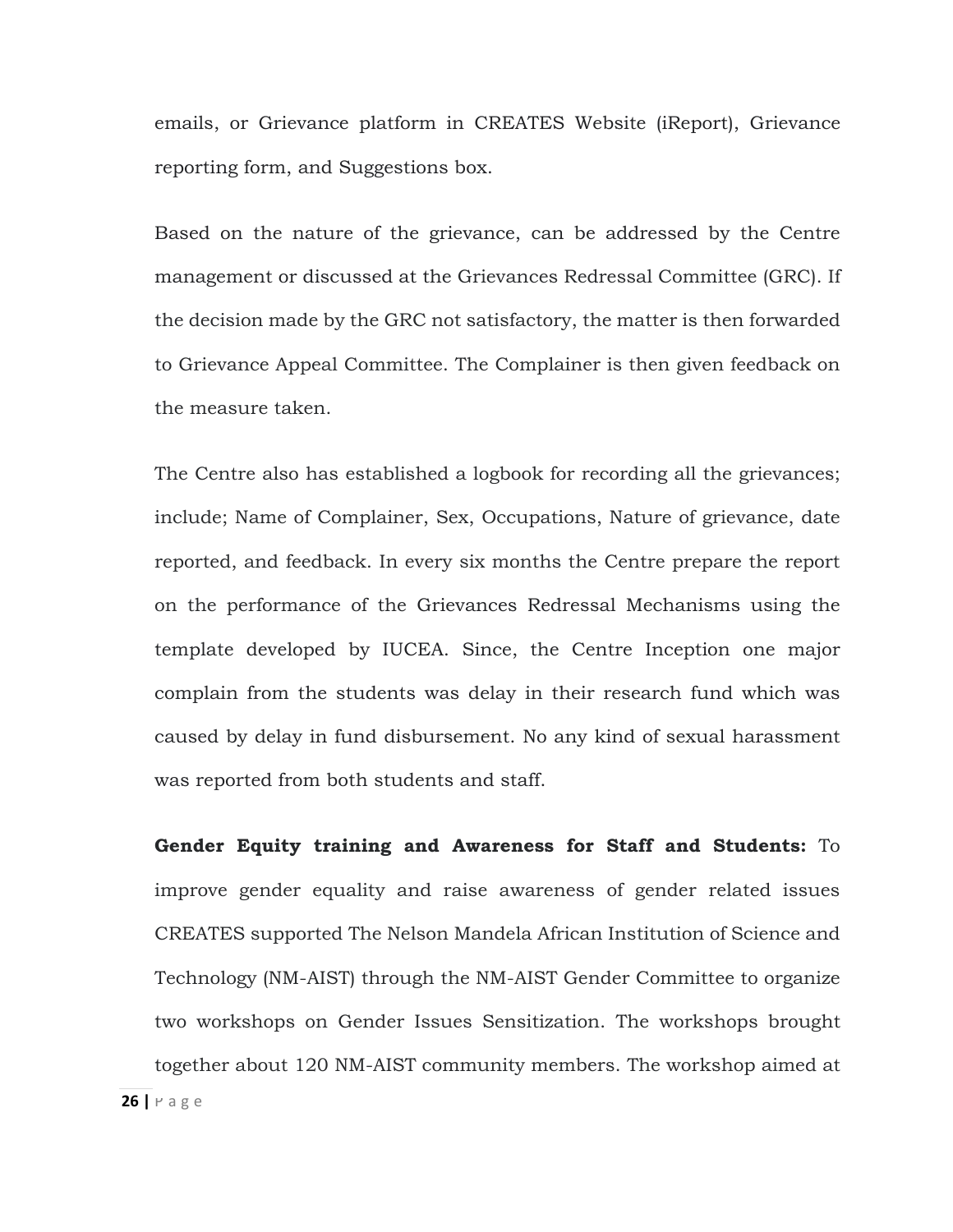creating awareness on gender matters through experiences sharing, gender equality and emerging challenges of gender related matters at our Institution.

**Launching of NM-AIST gender desk:** The Centre supported the Implementation of one of the objectives of the NM-AIST Gender policy by supporting establishment and Launching of the NM-AIST Gender Desk. These unit focus on addressing all gender violence related issues include sexual harassment at NM-AIST. The unit is accessible to both students and staff.

**Promote STEMi for Female students:** In order to increase the number of female students to undertake Science, Engineering, Mathematics and Innovation studies the Centre organized sensitization events for primary, secondary and university students. Some of these events include;

- "Soap-Box: CREATES initiated a special Campaign "Soap-Box" that aims at sensitizing and encouraging young schoolgirls to joint Sciences, Technology, Engineering and Mathematics subjects. This activity is organized by Female students and researchers, and special events for sensitizing are conducted in public areas within Arusha region. It has been run for three years and received a positive feedback from community and won a first prize in 2019 at northern zone Nanenane exhibition held in Njiro Arusha.
- On the similar initiative the Centre established collaboration with African Women in Agricultural Research and Development (AWARD)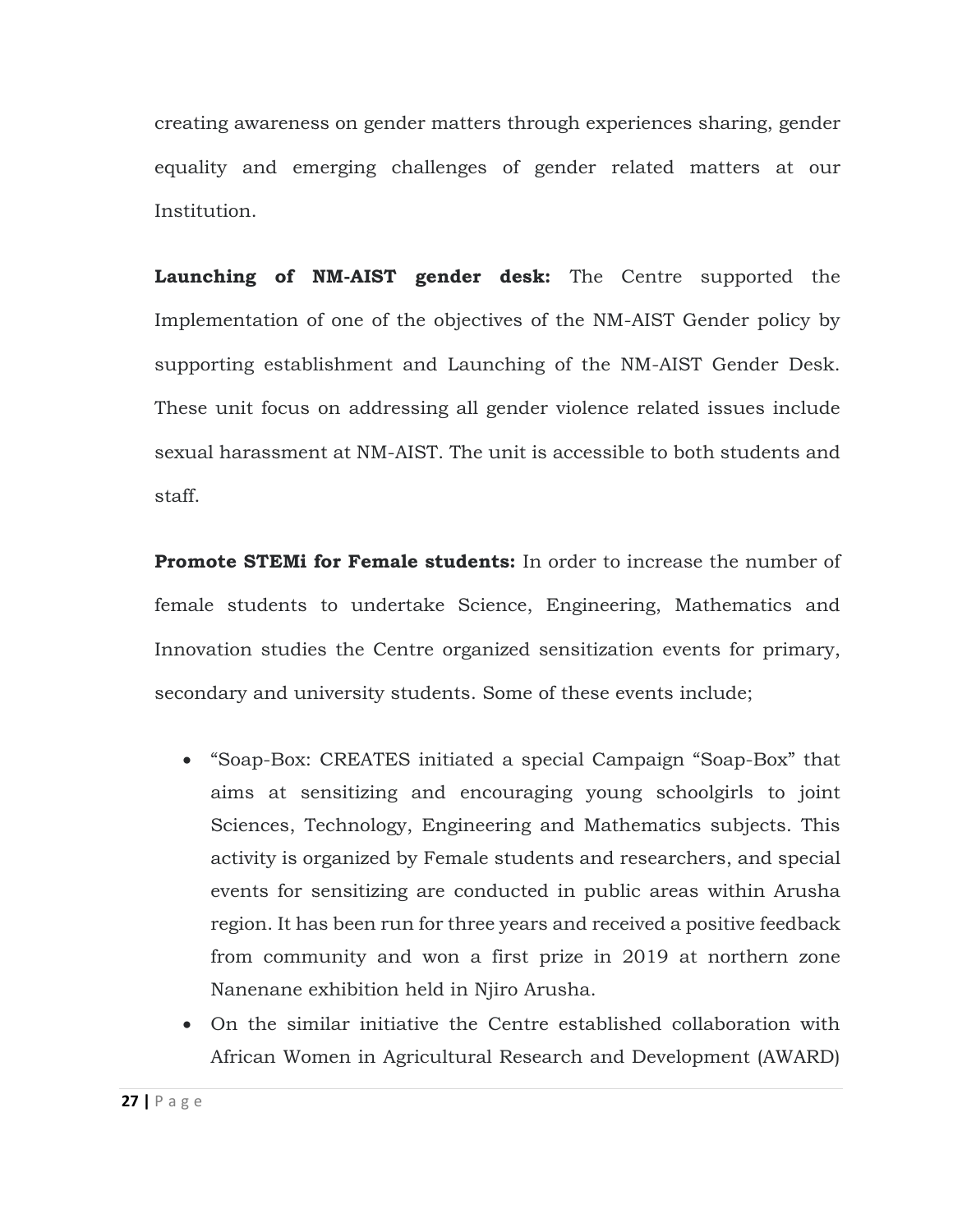which works toward inclusive, agriculture-driven prosperity for the African continent by strengthening the production and dissemination of more gender-responsive agricultural research and innovation. The two has agreed to build the capacity of women students and researchers in mentoring and leadership skills training. The Centre leader is among the participants attended short course on Gender Mainstreaming and Leadership organized by AWARD. One of CREATES PhD student was selected as Fellow for two years term from 2019 – 2020.

• **Teenagers Sensitization Program:** This is the special program aiming to sensitize girls' students at primary and secondary schools to studies STEMi subjects. Also, train the teenagers on life skills, health issues, sexual Harassment, stress management and goals setting. The program is led by CREATES Centre Leader prof. Hulda Swai and a total pf 52 Teenagers in Arusha participated.

## **Facilities and Infrastructures to support People with Special Needs;**

**The** Centre office put in place structures that allow disabled to access the office easily and fixed washrooms facilities to easily support the use for the disabled. The Centre also supported construction of the Lactate mothers at NM-AIST. This is aiming to increase the number of enrollments of the female students.

## <span id="page-28-0"></span>**4.2 Environmental Safeguard**

Based on CREATES Environmental Management Plan (EMP) as part of ACE II ESMP (2016). The EMP identified two main Risk areas and proposed Mitigation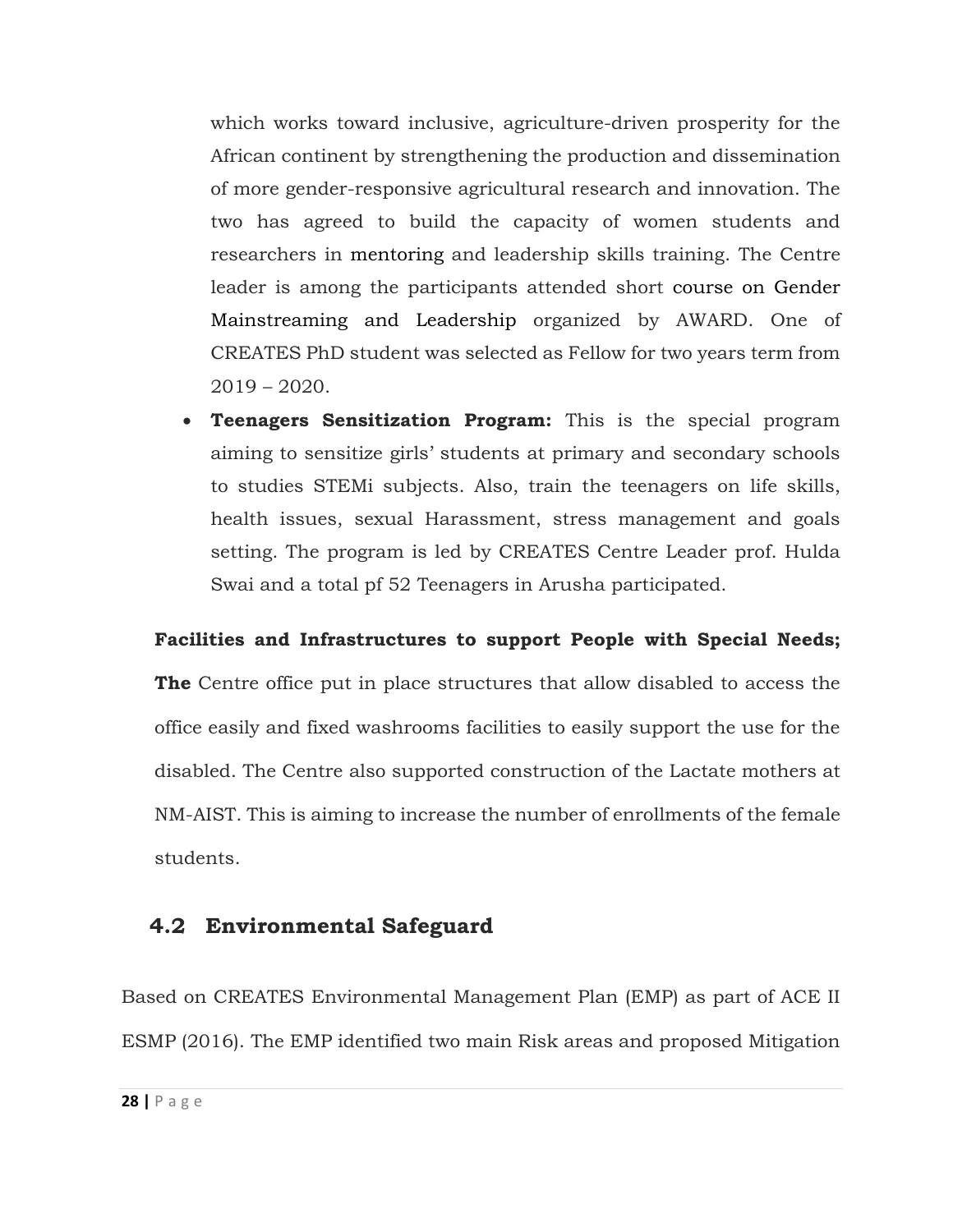Measures. The environmental risks identified are; Handling and management of medical waste and; hazardous toxic materials. These are resulted for the research works and especially laboratory studies. The Centre is implementing the proposed mitigation measures by put in all the research laboratories appropriate storage facilities for medical waste; and Incinerator facility for disposal of hazardous wastes. The laboratory has also policy and guidelines include the Standards Operating Procedures (SOPs) which issue safe of the students and researchers but also the environment.

Base on the nature of the projects established by the Centre, there is a need pf reviewing the EMP to accommodate the newly established activities. The activities include contraction of the Research Centre, establishment of the Green house farm and promotion of use of bio pesticides. The Centre also monitor implementation of its EMP and in every six months prepare and submit the report to IUCEA. Generally, there is not any environmental degradation incidence recorded.

#### <span id="page-29-0"></span>**5. FIDUCIARY ACTIVITIES**

#### <span id="page-29-1"></span>**5.1 Financial Management Systems**

CREATES uses the Financial Management system and all the internal controls as stipulated in the institution Financial manuals, regulation and Government Financial Act. The Accounting Information Systems changed from EPICOR Version 9.05 to Vote Book and then currently to MUSE increase efficiency. However, Centers are still using Vote Book. To ensure there is effective financial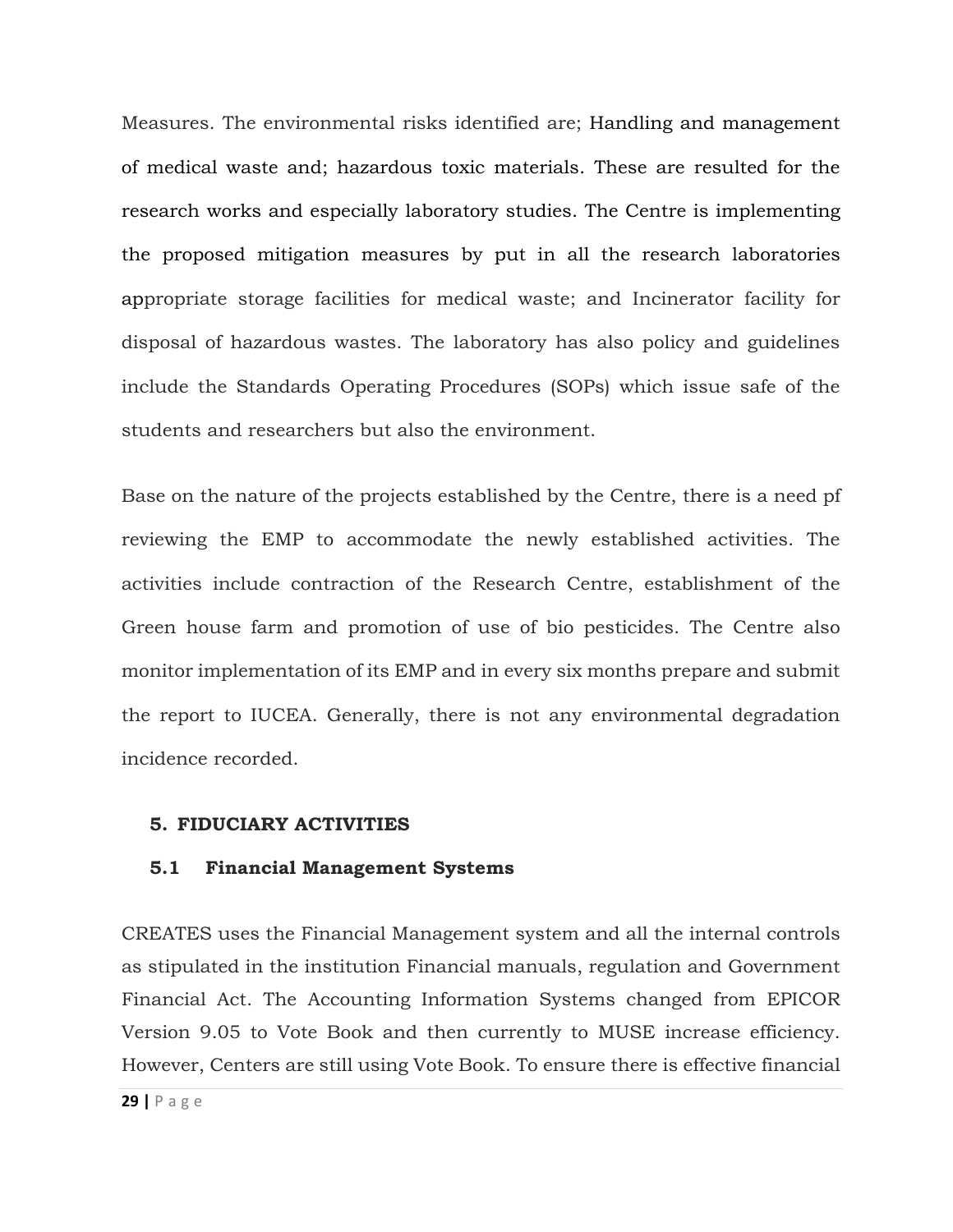management system Centre supported Purchase and installation of VOTE BOOK and Training of Staff on MUSE. The Performance Audits were conducted for both internal and external. The internal Auditing is being conducted by the Internal audit Unit on quarterly basis. The internal Audit report is table to the NM-AIST Audit committee which also meet in each quarter. The external Audit has been conducted by the Chief Auditor General (CAG) this involve the general project performance and eligible expenditures.

In all the Internal and External performance Based Audits- the Centre Received Satisfactory and Unqualified Audit report. The Centre also prepare and submit the Semi-annual IFR & EEP to the World Bank.

**Fund Disbursements**: The total amount triggered to date is USD 4,587,753.93 (76.46%) and the Amount disbursed in the Centre account is USD 3,482,196.

| Credit Amount/Allocation (USD)           | USD 6,000,000    |
|------------------------------------------|------------------|
| Amount Verified/earned (USD)             | USD 4,587,753.93 |
| Amount Disbursed to Centre Account (USD) | USD 3,482,196    |
| Amount waiting Approval (USD)            | USD 1,105,558    |
| <b>Total Expenditure (USD)</b>           | USD 2,582,195.99 |

Challenges for Financial Management: The major challenges experienced were;

- Delay in fund disbursement
- Changing in Financial Management systems from Epicor Version 9.05 to VOTE Book and now MUSE

## <span id="page-30-0"></span>**5.2 Procurement performance**

The Centers under NM-AIST is following Public Procurement Acts of 2013 and its regulations of its 2016 in the Procurement Proceedings. To Enhance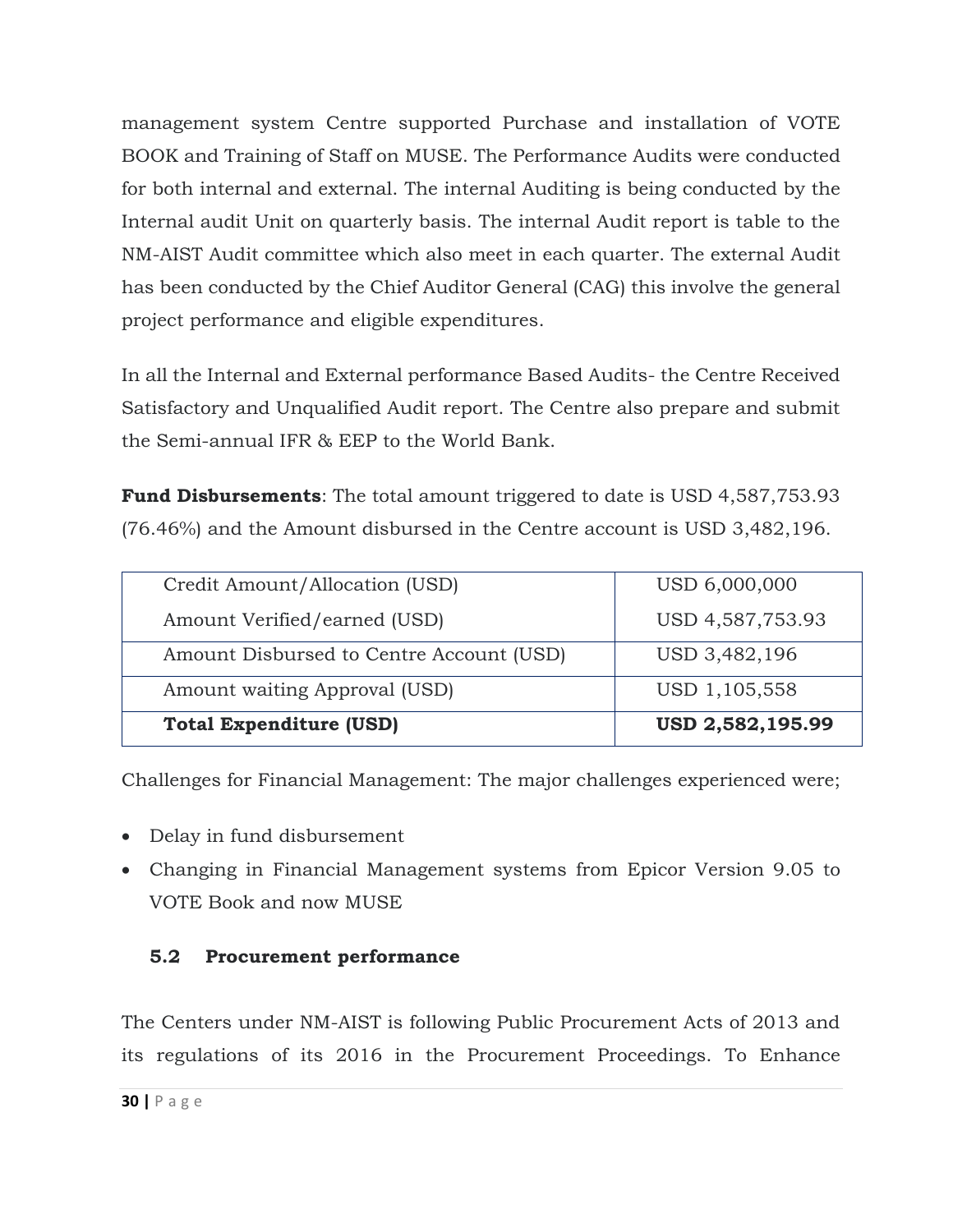transparency in its operations, the Centers adopted the use of TANEPS in all stages of procurement as directed by the PPRA. All Tenders are channeled through TANEPS, However, in previous years, Minor value was not incorporated in TANEPS, but as of now it is within the TANEPS, which is also the advantage in ensuring transparency and value for money in our procurement.

**The centers have made initiatives to achieve the DLR 4.2** (Timely Procurement Progressive report), Particularly in year 2017-20, where most of Supporting documents like;

- Contract register, Quarterly report for tender board and Management meeting on Implementation of Annual Procurement Plan was not available when we sent the progressive report for the first time on August for verification.
- As of now, most of the mentioned documents needed for verifications have been found and we will be sharing them in a nearest future for verifications.

**For DLR 4.1 (Timely Procurement Audit),** We have noticed that PPRA will come to audit NM-AIST next year, we have planned to use the opportunity for the centers to be audited for all years which were not audited (This will serve the cost).

**Procurement Challenges:** The following are challenges related to Procurement

- Delays in disbursement (led to poor implementation of Annual Procurement Plan)
- Bureaucracy in the internal procedures (Approvals).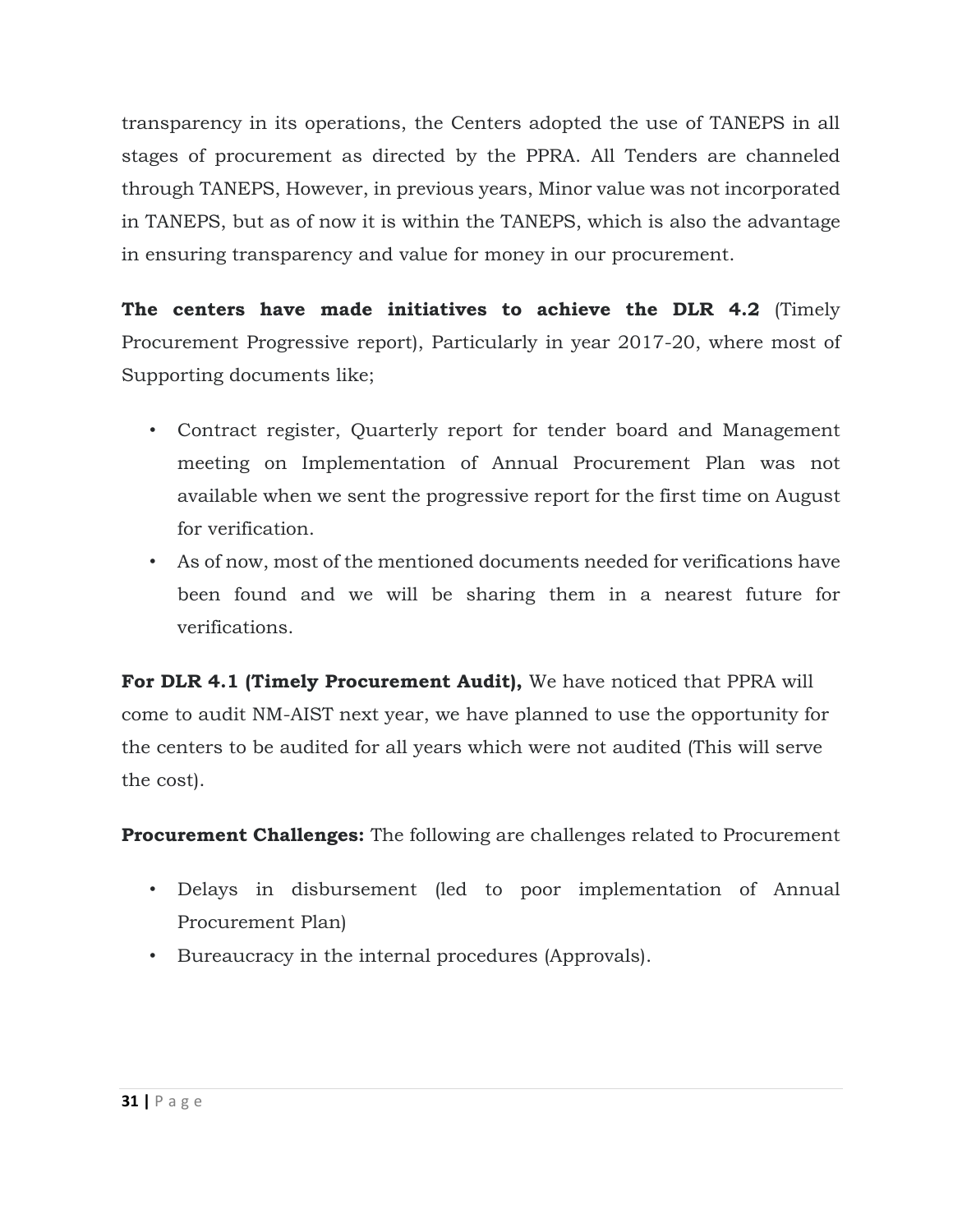## <span id="page-32-0"></span>**6. SUSTAINABILITY STRATEGIES**

CRETEAS is working towards sustainability after the phaseout of World Bank financial support. The Centre has identified strategic actions and revenue projections for its sustainability as indicated below;

| <b>Strategic Action Plan</b>                                                                                                   | <b>Forecast Net Income</b><br>(Revenue projection/year) |                   |            |  |
|--------------------------------------------------------------------------------------------------------------------------------|---------------------------------------------------------|-------------------|------------|--|
|                                                                                                                                | 2022(US\$)                                              | <b>2023(US\$)</b> | 2024(US\$) |  |
| Strategic Action 1:<br>Accumulating<br>funds to<br>support Centre activities<br>through developing funded project<br>proposals | 400,000                                                 | 500,000           | 800,000    |  |
| Strategic Action 2: Collecting revenues<br>from Commercialization and licensing<br>of products, prototypes and services        | 100,000                                                 | 150,000           | 200,000    |  |
| Action 3:<br>Strategic<br>Establishing<br>Income Generating sub-Projects                                                       | 80,000                                                  | 60,000            | 75,000     |  |
| Strategic Action<br>Provision<br>4:<br>of<br>consultancy services                                                              | 30,000                                                  | 35,000            | 40,000     |  |
| Strategic Action 5: Developing payable<br>short courses/trainings                                                              | 12,000                                                  | 18,000            | 20,000     |  |
| Strategic Action 6: Collaboration with<br>other partner Institutions                                                           | 30,000                                                  | 32,000            | 40,000     |  |
| <b>Total</b>                                                                                                                   | 652,000                                                 | 795,000           | 1,175,000  |  |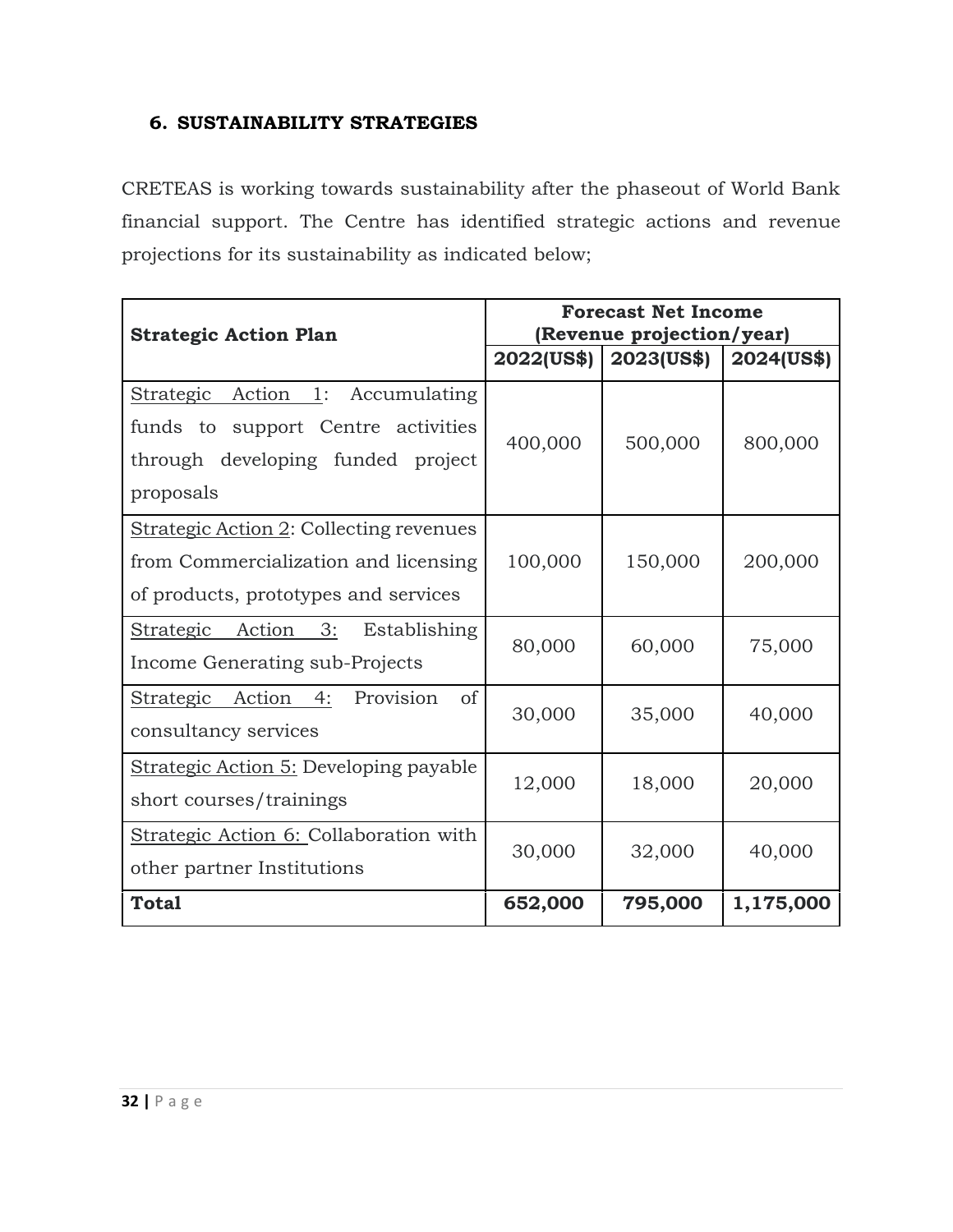The Centre already generated revenues through implementation of these strategies. There also initiatives established specifically for revenue generation as indicated below;

| Sn             | <b>Strategic Action Plan</b>   | <b>Project/Progress/Achievements</b>         |
|----------------|--------------------------------|----------------------------------------------|
| $\mathbf{1}$   | Strategic Action 1:            | OR-Tambo Chair (US\$ 1,000,000)              |
|                | Accumulating funds to          | DDI-Incubation Centre (US\$                  |
|                | support Centre activities      | 250,000)                                     |
|                | through developing funded      | ESIDA-Project (EUR 100,000)<br>$\bullet$     |
|                | project proposals              | AMRS -Conference (US\$ 172,000)<br>$\bullet$ |
|                |                                | ICTP - joint workshops                       |
| $\overline{2}$ | Strategic Action 2: Collecting | Establishment of Data Driven                 |
|                | revenues from                  | Innovations (DDI) Incubation                 |
|                | Commercialization and          | Centre                                       |
|                | licensing of products,         | Establishment of container-based             |
|                | prototypes, and services       | factory at NM-AIST                           |
| 3              | Strategic Action 3:            | Green House construction<br>$\bullet$        |
|                | Establishing Income            | Aquaculture Research; Fish cage              |
|                | Generating sub-Projects        | farming and fishpond                         |
|                |                                | Farming As A Business project                |
| $\overline{4}$ | Strategic Action 4: Provision  | Centre allocated US\$ 8,000 to<br>$\bullet$  |
|                | of consultancy services        | support operationalization of NM-            |
|                |                                | AIST consultancy Bureau                      |
| 5              | Strategic Action 5: Developing | 3 Short courses conducted and                |
|                | payable short                  | raised US\$ 37,000                           |
|                | courses/trainings              |                                              |
| 6              | Strategic Action 6:            | 26 Partnerships established and<br>$\bullet$ |
|                | Collaboration with other       | Joint interventions initiated                |
|                | partner Institutions           |                                              |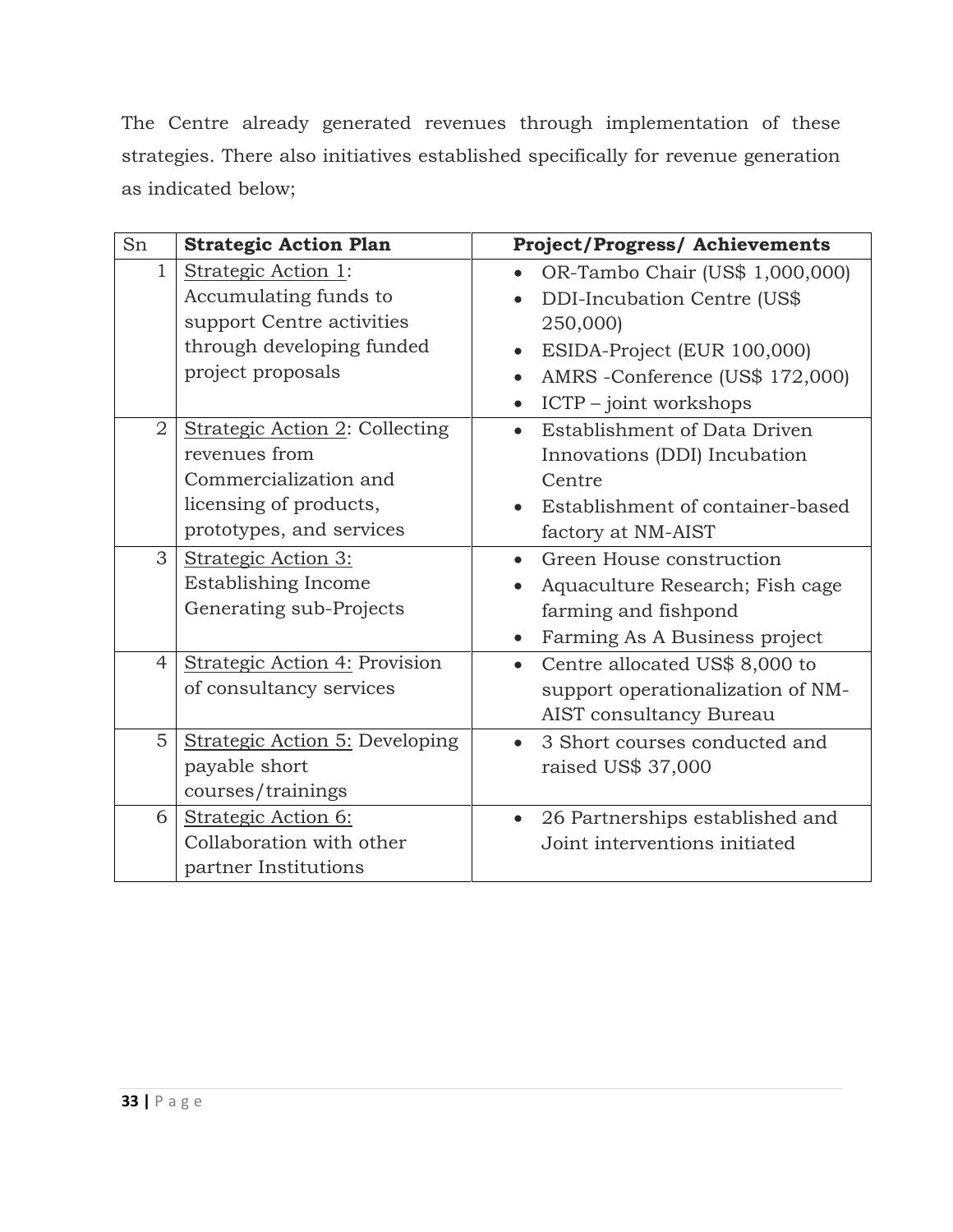## **7. UPDATED RESULTS ACHIEVEMENT AGAINST ANNUAL TARGET**

The tables below present the achievements per each performance indicators.

*Table 7: Results achievements per each year* 

<span id="page-34-0"></span>

|            |                                                                                             |                                      |                   |                         |                         |                         |                         |                         | Year 1<br>(2017)        | Year 2         | (2018)                                                           | Year 3        | (2019)       |  | Year 4<br>(2020) | Year 5<br>(2021) |  |
|------------|---------------------------------------------------------------------------------------------|--------------------------------------|-------------------|-------------------------|-------------------------|-------------------------|-------------------------|-------------------------|-------------------------|----------------|------------------------------------------------------------------|---------------|--------------|--|------------------|------------------|--|
| Indicators |                                                                                             | <b>Baseli</b><br>ne                  | <b>Targ</b><br>et | <b>Actual</b>           | <b>Target</b>           | <b>Actual</b>           | <b>Target</b>           | <b>Actual</b>           | <b>Target</b>           | <b>Actual</b>  | <b>Target</b><br>(No)<br>planne<br>$\mathbf d$<br><b>Target)</b> | <b>Actual</b> |              |  |                  |                  |  |
|            | 1.<br>Regio                                                                                 | Masters<br>(Total)                   | $\mathbf{0}$      | 8                       | 8                       | 8                       | $\mathbf{1}$            | 8                       | $\overline{\mathbf{2}}$ | 10             | $\overline{0}$                                                   |               | $\mathbf 0$  |  |                  |                  |  |
|            | nal<br>stude<br>nts<br>enroll<br>ed in<br>ACEs:<br>(i)                                      | Masters<br>(Female)                  | $\mathbf{O}$      | $\overline{\mathbf{2}}$ | $\overline{\mathbf{4}}$ | 3                       | $\mathbf{1}$            | $\overline{\mathbf{2}}$ | $\overline{\mathbf{2}}$ | $\overline{4}$ | $\mathbf{0}$                                                     |               | $\bf{0}$     |  |                  |                  |  |
|            |                                                                                             | PhD<br>(Total)                       | $\mathbf{O}$      | 4                       | 15                      | 5 <sup>5</sup>          | $\overline{\mathbf{0}}$ | $\overline{\mathbf{4}}$ | $\mathbf{1}$            | 6              | $\overline{0}$                                                   |               | $\mathbf 0$  |  |                  |                  |  |
|            |                                                                                             | PhD<br>(Female)                      | $\mathbf{O}$      | $\mathbf{1}$            | $6\phantom{1}6$         | $\overline{\mathbf{2}}$ | $\mathbf 0$             | $\overline{\mathbf{2}}$ | $\mathbf{1}$            | $\overline{a}$ | $\overline{0}$                                                   |               | $\bf{0}$     |  |                  |                  |  |
| <b>PDO</b> | Maste<br>rs<br>(No.<br>of<br>Femal<br>$e)$ (ii)<br>PhD<br>(No.<br>of<br>femal<br>$\epsilon$ | Short-<br>term<br>courses<br>(Total) | $\overline{0}$    | $\mathbf{9}$            | 19                      | $\overline{9}$          | 45                      | $\overline{9}$          | 3                       | 9              | $\mathbf{0}$                                                     |               | $\bf{0}$     |  |                  |                  |  |
|            |                                                                                             | Short-<br>term                       | $\overline{0}$    | $\overline{\mathbf{2}}$ | 6                       | 3                       | 15                      | $\mathbf{3}$            | $\overline{\mathbf{2}}$ | 3              | $\mathbf{0}$                                                     |               | $\mathbf{o}$ |  |                  |                  |  |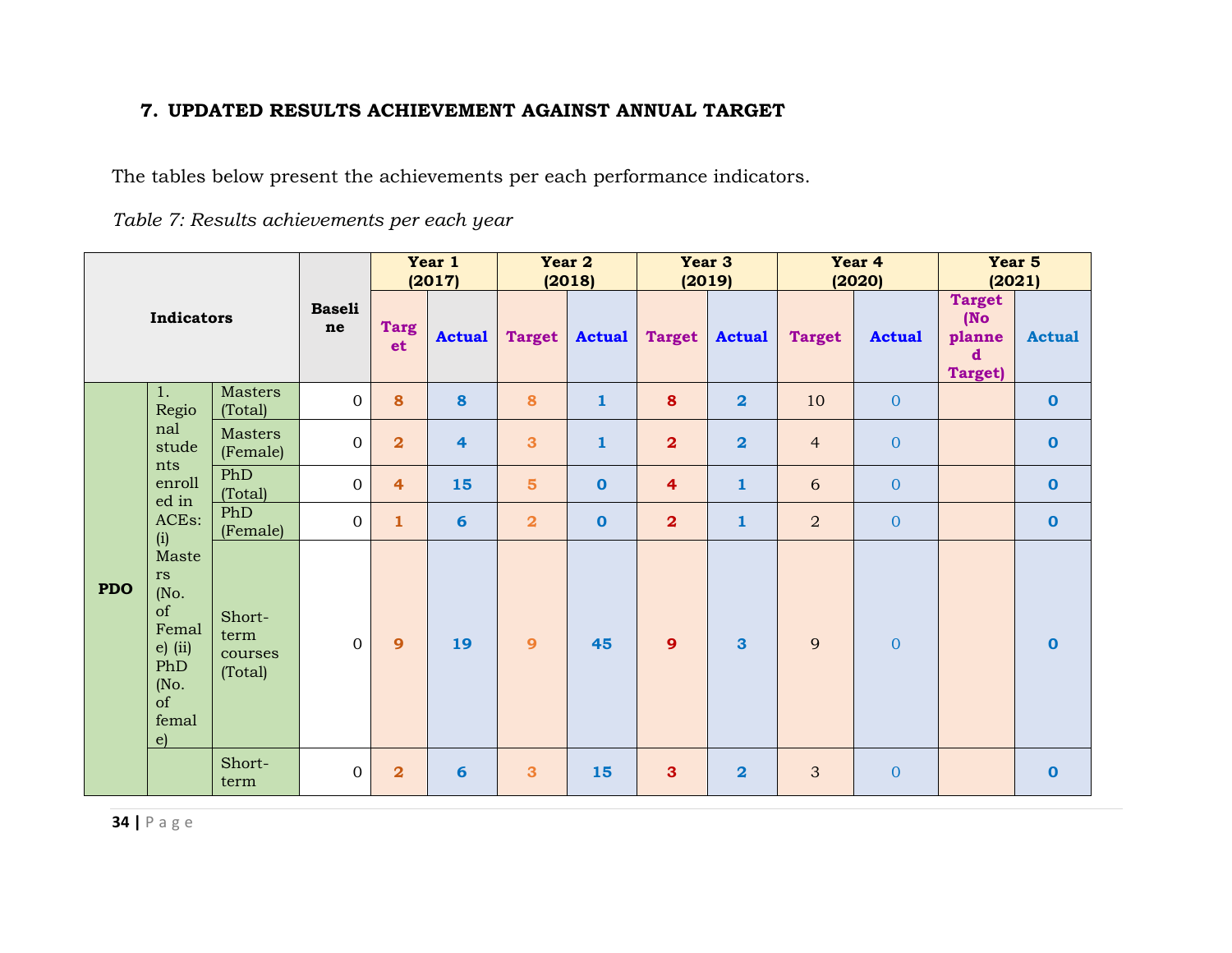|                                                                                                                                  | courses<br>(Female)                                                         |                |              |              |                         |                         |                         |                         |                |                |                         |
|----------------------------------------------------------------------------------------------------------------------------------|-----------------------------------------------------------------------------|----------------|--------------|--------------|-------------------------|-------------------------|-------------------------|-------------------------|----------------|----------------|-------------------------|
| 2.<br><b>Stude</b>                                                                                                               | <b>Masters</b><br>(Total)                                                   | 73             | 37           | 100          | 40                      | 25                      | 45                      | 27                      | 45             | 39             | 39                      |
| nts<br>(natio                                                                                                                    | <b>Masters</b><br>(Female)                                                  | 24             | 11           | 46           | 10                      | 12                      | $\overline{9}$          | 12                      | 15             | 20             | 20                      |
| nal<br>and                                                                                                                       | PhD<br>(Total)                                                              | 51             | 10           | 68           | 15                      | 12                      | 16                      | 8                       | 17             | 10             | 10                      |
| region<br>al)                                                                                                                    | PhD<br>(Female)                                                             | 13             | 3            | 31           | $\overline{\mathbf{5}}$ | $\overline{\mathbf{3}}$ | $\overline{\mathbf{5}}$ | $\overline{\mathbf{4}}$ | $6\,$          | $5\phantom{a}$ | $5\phantom{a}$          |
| enroll<br>ed in<br>ACEs:<br>(i)<br>Maste<br>rs<br>(No.<br>of<br>femal<br>$e)$ (ii)<br>PhD<br>(No.<br>of<br>femal<br>$\epsilon$ ) | Short-<br>term<br>courses<br>(Total)                                        | $\mathbf{0}$   | 30           | 39           | 30                      | 101                     | 30                      | 16                      | 30             | $\overline{2}$ | $\overline{\mathbf{2}}$ |
|                                                                                                                                  | Short-<br>term<br>courses<br>(Female)                                       | $\overline{0}$ | 12           | 15           | 15                      | 42                      | 15                      | 8                       | 25             | $\mathbf{1}$   | $\overline{\mathbf{2}}$ |
| 3. MOUs on<br>and training<br>the ACEs                                                                                           | partnerships for<br>collaboration in<br>applied research<br>entered into by | $\overline{0}$ | 8            | 15           | $\overline{4}$          | $\overline{4}$          | $\overline{4}$          | $\overline{4}$          | $\overline{4}$ | $5\phantom{1}$ | $\overline{\mathbf{2}}$ |
|                                                                                                                                  | Total                                                                       | $\overline{2}$ | $\mathbf{1}$ | $\mathbf{o}$ | $\overline{\mathbf{3}}$ | $6\overline{6}$         | $\overline{\mathbf{2}}$ | $\overline{4}$          | 2              | $\mathbf{o}$   | $\mathbf 0$             |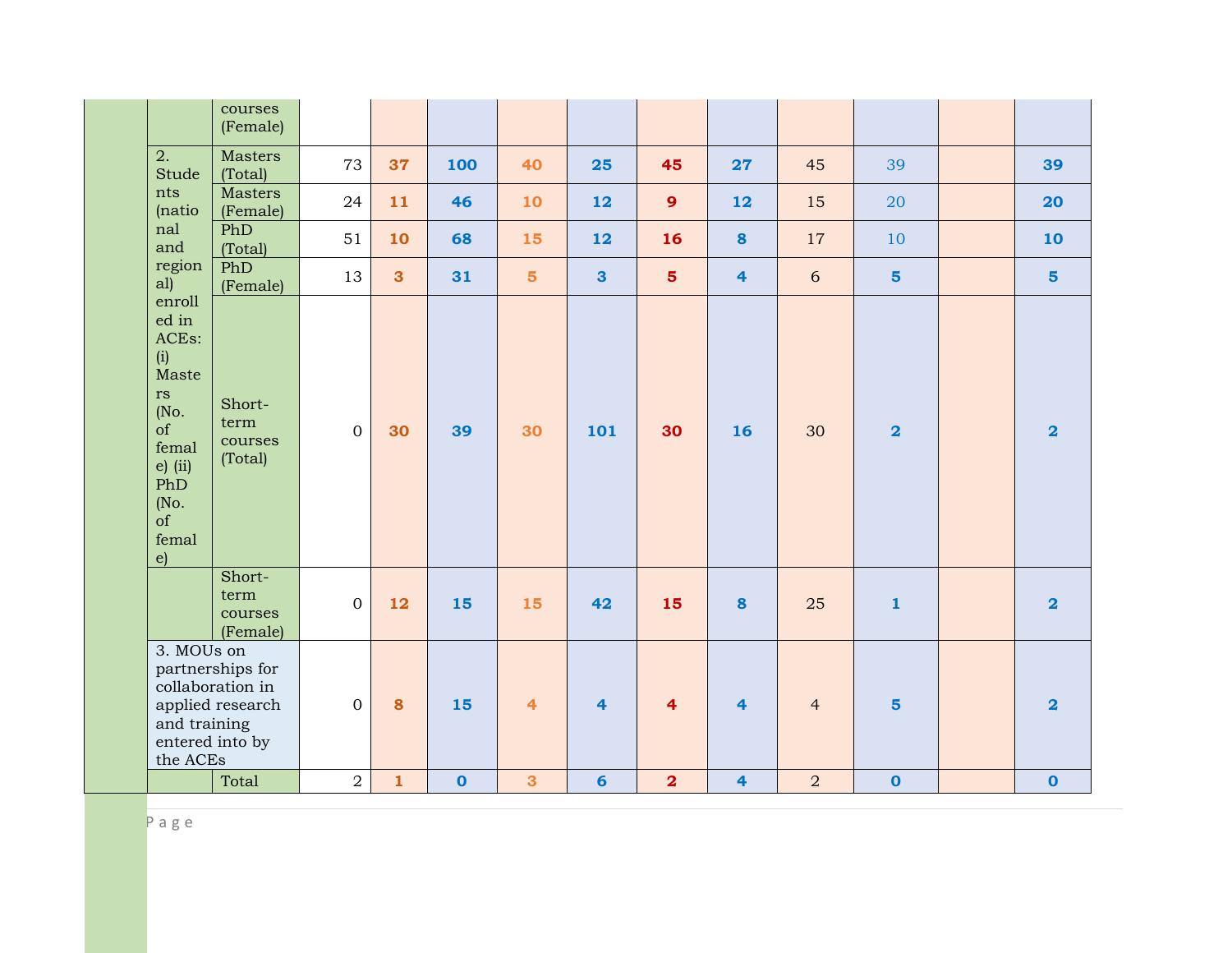|                     | 4.                                                                                                                          | National                  | $\overline{2}$ | $\mathbf{1}$ | $\mathbf 0$    | $\mathbf{3}$            | $6\phantom{a}$ | $\overline{\mathbf{2}}$ | 4            | $\mathbf{1}$ | $\mathbf 0$ |                 |
|---------------------|-----------------------------------------------------------------------------------------------------------------------------|---------------------------|----------------|--------------|----------------|-------------------------|----------------|-------------------------|--------------|--------------|-------------|-----------------|
|                     | Accre<br>dited                                                                                                              | Regional                  | $\overline{0}$ | $\mathbf{o}$ | $\mathbf 0$    | $\overline{\mathbf{0}}$ | $\mathbf 0$    | $\mathbf 0$             | $\mathbf 0$  | $\mathbf{0}$ | $\mathbf 0$ | $\mathbf{o}$    |
|                     | educa<br>tion                                                                                                               | Internati<br>onal         | $\mathbf{0}$   | $\mathbf 0$  | $\mathbf 0$    | $\mathbf 0$             | $\mathbf 0$    | $\mathbf{1}$            | $\mathbf{o}$ | $\mathbf{1}$ | $\mathbf 0$ | $\mathbf 0$     |
|                     | progr<br>ams<br>offere<br>d by<br>the<br>ACEs                                                                               | Short-<br>term<br>Courses | $\mathbf{0}$   | $\mathbf 0$  | $\mathbf{o}$   | $\mathbf{o}$            | $\mathbf 0$    | $\mathbf{o}$            | $\mathbf 0$  | $\mathbf 0$  | $\mathbf 0$ | $\mathbf 0$     |
|                     | $\overline{5}$ .                                                                                                            | Total                     | 124            | 103          | 225            | 139                     | 156            | 176                     | 101          | 216          | 77          | 41              |
|                     | Direct<br>Projec                                                                                                            | Female<br>No.             | 37             | 36           | 97             | 49                      | 62             | 55                      | 44           | 94           | 42          | 13              |
|                     | $\mathbf t$<br>Benefi<br>ciarie<br>s (of<br>which<br>femal<br>$\epsilon$                                                    | Female<br>(%)             | 30%            | 35%          | 43%            | 35%                     | 40%            | 31%                     | 44%          | 44%          | 55%         | 32              |
|                     | $1.$                                                                                                                        | Total                     | $\mathbf{0}$   | 26           | 18             | 54                      | 18             | 85                      | 50           | 124          | 26          | 22              |
| Com<br>pone<br>nt 1 | Facult<br>y and<br>PhD<br>stude<br>nts<br>excha<br>nges<br>to<br>prom<br>ote<br>resear<br>ch<br>and<br>teachi<br>ng<br>(No. | Female                    | $\overline{0}$ | 10           | $5\phantom{a}$ | 19                      | $5\phantom{1}$ | 26                      | 20           | 48           | 16          | $6\phantom{1}6$ |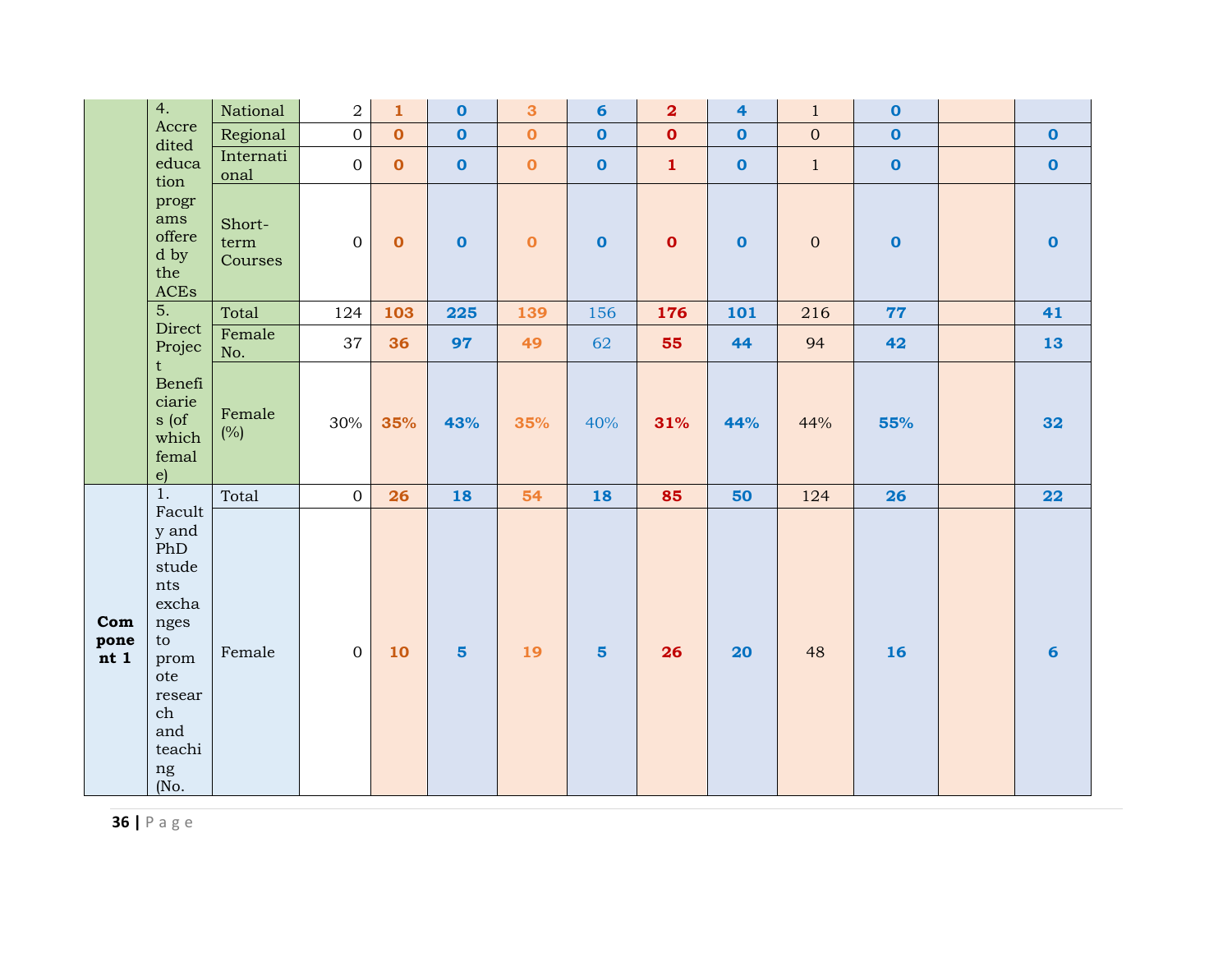| of<br>femal<br>$\epsilon$                                                                                                                                                                                      |                                                               |                  |                |                         |                |              |              |               |                          |             |             |
|----------------------------------------------------------------------------------------------------------------------------------------------------------------------------------------------------------------|---------------------------------------------------------------|------------------|----------------|-------------------------|----------------|--------------|--------------|---------------|--------------------------|-------------|-------------|
| 2. Amount of<br>externally<br>generated<br>$\operatorname{ACEs}$                                                                                                                                               | revenue by the                                                | $\overline{0}$   | 31,0<br>00     |                         | 351,7<br>00    | 255,6<br>88  | 722,7<br>00  | #####<br>$\#$ | 602,70<br>$\overline{0}$ | 120,613     | 22308       |
| $\overline{3}$ .                                                                                                                                                                                               | Total                                                         | $\boldsymbol{0}$ | 15             | 30                      | 25             | 25           | 28           | 30            | 38                       | 32          | 32          |
| Intern<br>ationa<br>11y<br>recog<br>nized<br>resear<br>ch<br>public<br>ations<br>in<br>discip<br>lines<br>suppo<br>rted<br>by the<br>$\rm{ACE}$<br>Progr<br>am<br>and<br>with<br>region<br>al<br>coaut<br>hors | No. co-<br>authored<br>with<br>regional<br>collabora<br>tors. | $\overline{0}$   | $\overline{4}$ | $\overline{\mathbf{3}}$ | $\overline{7}$ | 10           | 8            | 10            | 11                       | 17          | 14          |
| 4. No. of<br>institutions<br>hosting ACEs<br>the PASET                                                                                                                                                         | participating in                                              | $\mathbf{0}$     | $\mathbf{o}$   | $\mathbf 0$             | $\mathbf{1}$   | $\mathbf{1}$ | $\mathbf{o}$ | $\mathbf 0$   | $\mathbf{0}$             | $\mathbf 0$ | $\mathbf 0$ |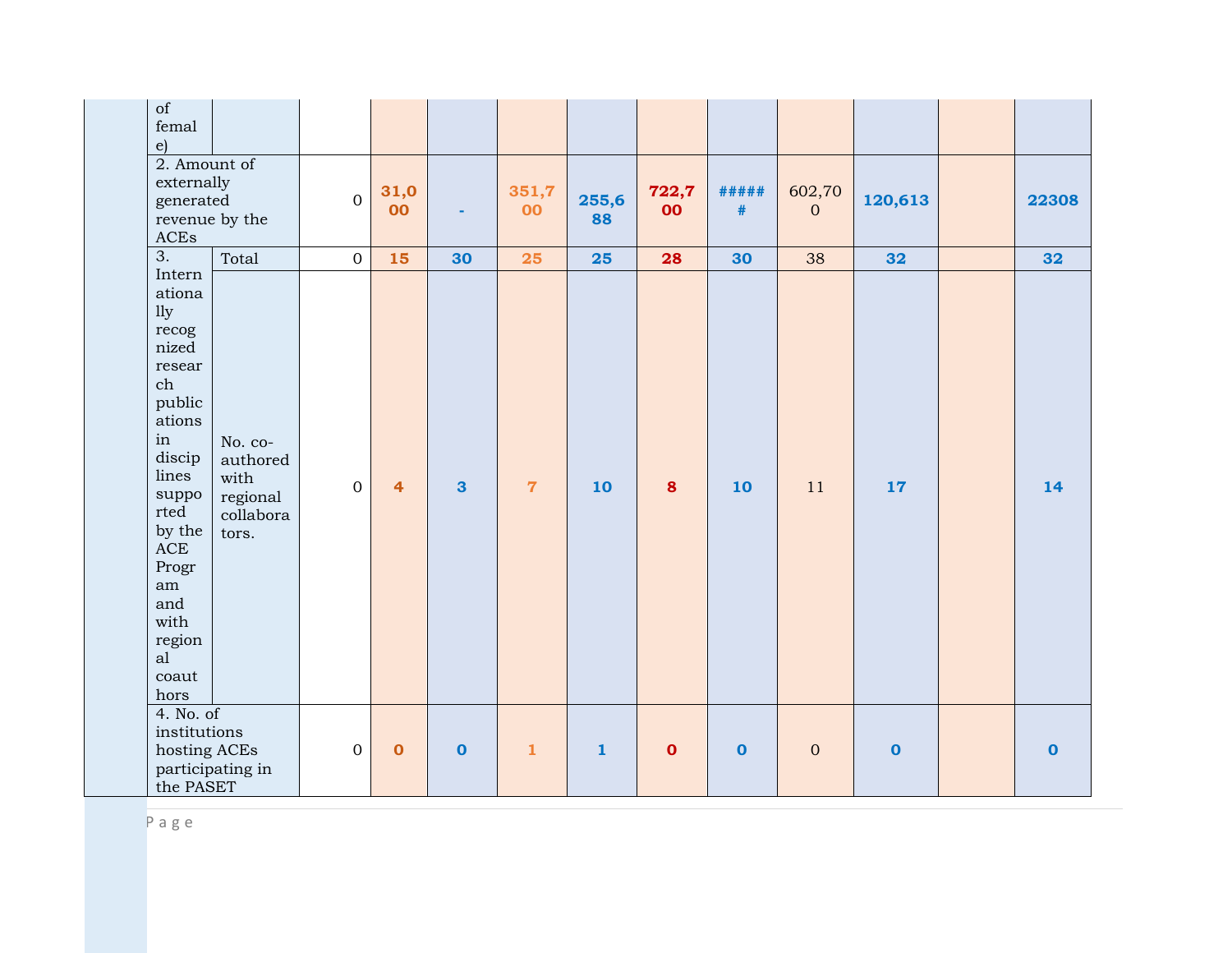|                     | benchmarking<br>exercise                                                                             |              |                         |                |                         |                         |                |                |                         |                         |                |
|---------------------|------------------------------------------------------------------------------------------------------|--------------|-------------------------|----------------|-------------------------|-------------------------|----------------|----------------|-------------------------|-------------------------|----------------|
| Com<br>pone<br>nt 2 | 1. Events that<br>foster<br>partnerships<br>between ACE and<br>private<br>sector/industry            | $\mathbf{0}$ | $\overline{\mathbf{2}}$ | $\mathbf{1}$   | $\overline{\mathbf{2}}$ | $\overline{\mathbf{2}}$ | $\overline{2}$ | $\mathbf{1}$   | $\overline{0}$          | $\bf{0}$                | n              |
|                     | 1. Knowledge<br>sharing events<br>with ACEs,<br>partner<br>institutions,<br>academia and<br>diaspora | $\mathbf{0}$ | $\mathbf{1}$            | 1              | $\mathbf{1}$            | 3                       | $\mathbf{1}$   | $\mathbf 0$    | $\mathbf 0$             |                         | n              |
| Com<br>pone<br>nt 3 | 2. Reports by<br>ACEs on<br>Beneficiary<br>Satisfaction                                              | $\mathbf{0}$ | $\mathbf{1}$            | $\mathbf{0}$   | $\mathbf{1}$            | $\mathbf 0$             | $\mathbf{1}$   | $\Omega$       | $\mathbf{1}$            | $\mathbf{O}$            | n              |
|                     | 3. Timely<br>verification of<br>ACE achievement<br>of DLIs                                           | $\mathbf{0}$ | $\overline{\mathbf{2}}$ | $\mathbf{0}$   | $\overline{\mathbf{2}}$ | $\overline{\mathbf{4}}$ | $\overline{2}$ | $\mathbf{1}$   | $\overline{\mathbf{2}}$ | $\overline{\mathbf{2}}$ | n              |
|                     | 4. Biannual<br>reporting on<br>M&E of the ACEs                                                       | $\mathbf{0}$ | $\overline{2}$          | $\overline{2}$ | $\overline{\mathbf{2}}$ | $\overline{\mathbf{2}}$ | $\overline{2}$ | $\overline{2}$ | $\overline{\mathbf{2}}$ | $\overline{\mathbf{2}}$ | $\overline{2}$ |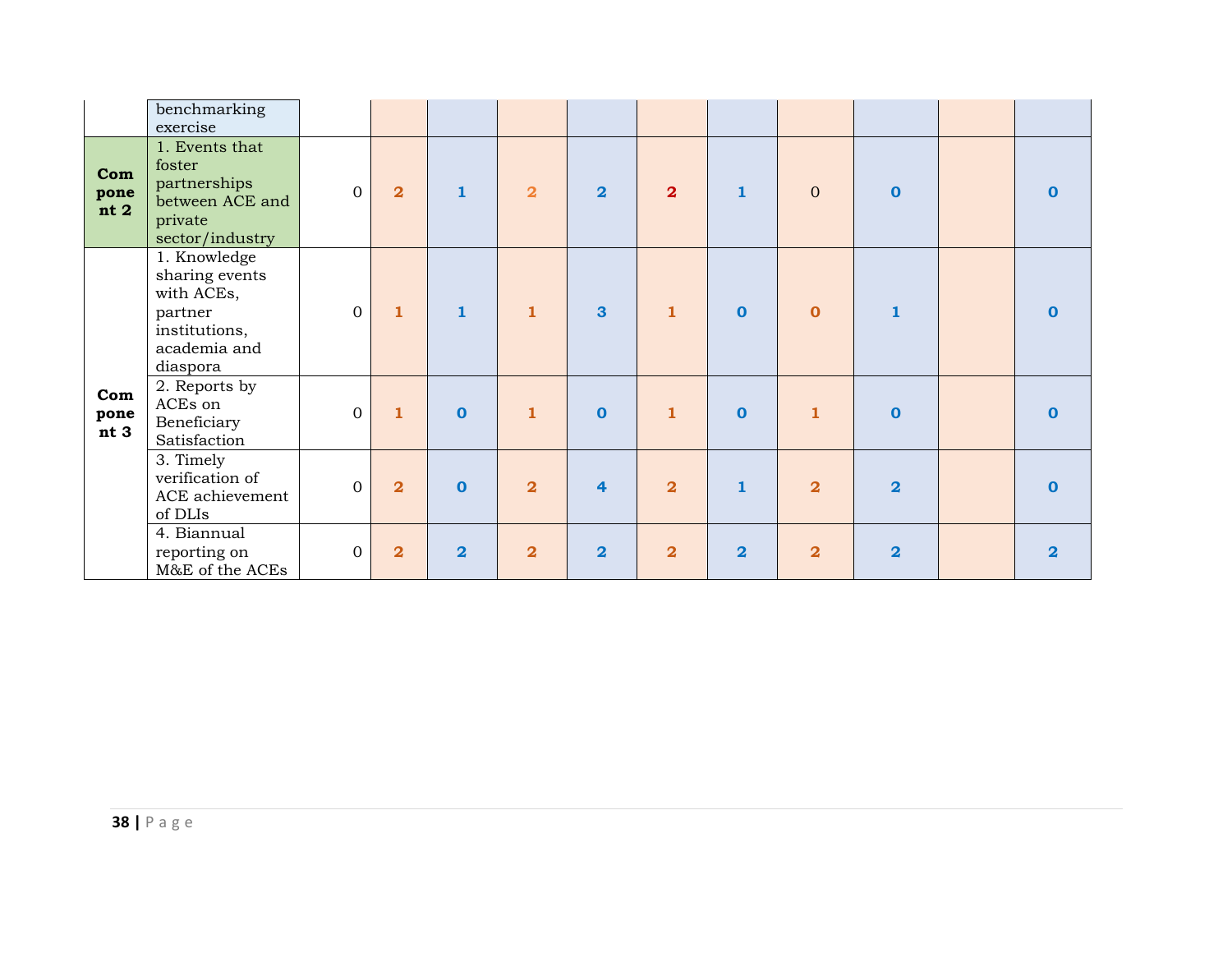|            | <b>Indicators</b>                   |                                                                                       |                             | <b>Cumulative (2017-2021)</b> |                    |  |  |
|------------|-------------------------------------|---------------------------------------------------------------------------------------|-----------------------------|-------------------------------|--------------------|--|--|
|            |                                     |                                                                                       | Cumulative<br><b>Target</b> | Cumulative<br><b>Actual</b>   | Achievement<br>(%) |  |  |
|            | 1. Regional                         | <b>Masters (Total)</b>                                                                | 34                          | 11                            | 32                 |  |  |
|            | students                            | Masters (Female)                                                                      | 11                          | 7                             | 64                 |  |  |
|            | enrolled in                         | PhD (Total)                                                                           | 19                          | 16                            | 84                 |  |  |
|            | ACEs: (i)                           | PhD (Female)                                                                          | $\overline{7}$              | $\overline{7}$                | 100                |  |  |
|            | Masters (No. of<br>Female) (ii) PhD | <b>Short-term courses</b><br>(Total)                                                  | 36                          | 67                            | 186                |  |  |
|            | (No. of female)                     | Short-term courses<br>(Female)                                                        | 11                          | 23                            | 209                |  |  |
|            | 2. Students                         | <b>Masters (Total)</b>                                                                | 167                         | 230                           | 138                |  |  |
|            | (national and                       | Masters (Female)                                                                      | 45                          | 110                           | 244                |  |  |
|            | regional)                           | <b>PhD</b> (Total)                                                                    | 58                          | 108                           | 186                |  |  |
| <b>PDO</b> | enrolled in                         | PhD (Female)                                                                          | 19                          | 48                            | 253                |  |  |
|            | ACEs: (i)<br>Masters (No. of        | <b>Short-term courses</b><br>(Total)                                                  | 120                         | 160                           | 133                |  |  |
|            | female) (ii) PhD<br>(No. of female) | Short-term courses<br>(Female)                                                        | 67                          | 68                            | 101                |  |  |
|            | by the ACEs                         | 3. MOUs on partnerships for collaboration<br>in applied research and training entered | 20                          | 30                            | 150                |  |  |
|            | 4. Accredited                       | <b>Total</b>                                                                          | 8                           | 10                            | 125                |  |  |
|            | education                           | National                                                                              | $\overline{7}$              | 10                            | 143                |  |  |
|            | programs                            | Regional                                                                              | $\mathbf{0}$                | $\mathbf 0$                   | $\overline{O}$     |  |  |
|            |                                     | International                                                                         | $\overline{2}$              | $\overline{0}$                | $\overline{0}$     |  |  |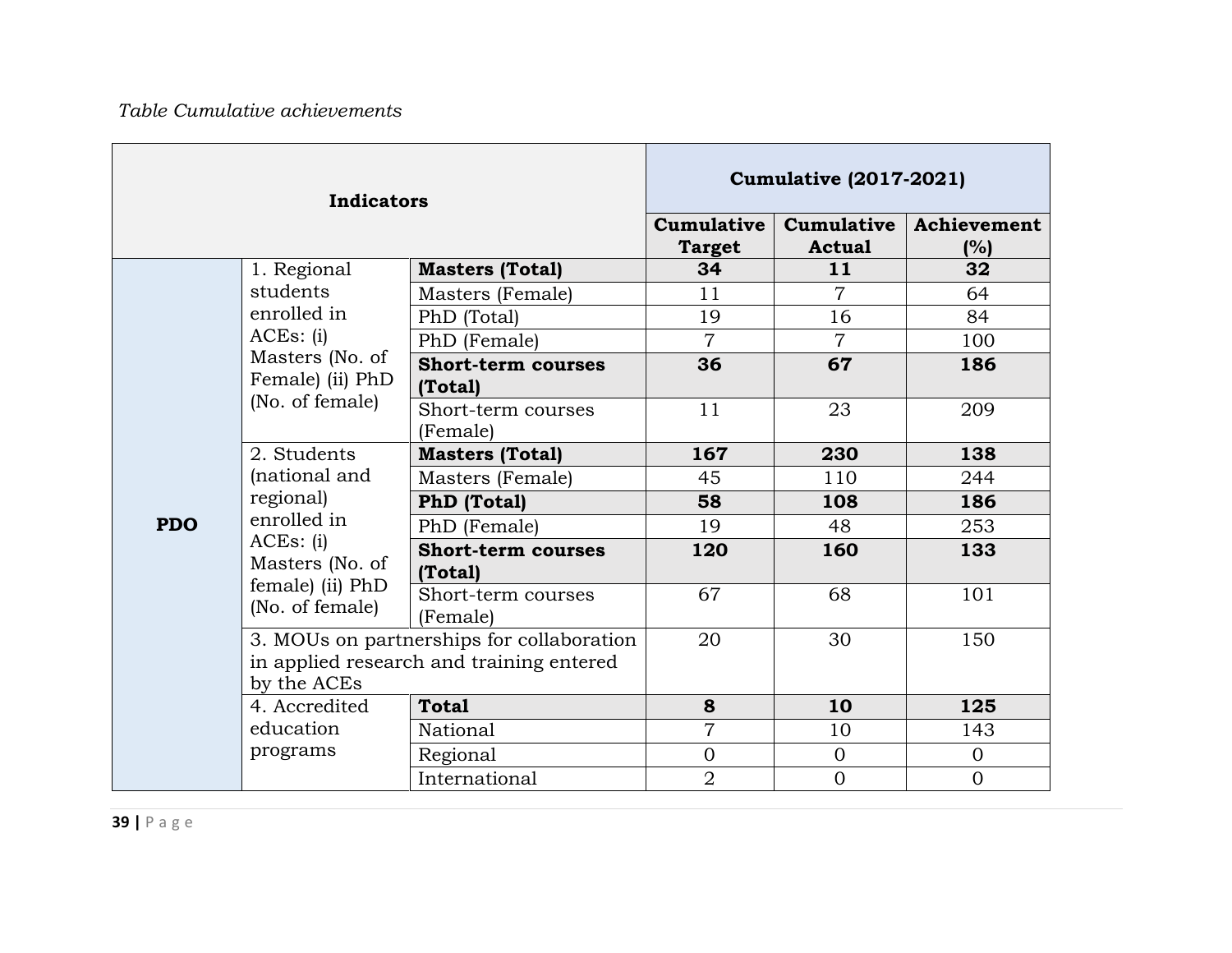|           | offered by the<br>ACEs             | <b>Short-term Courses</b>               | $\Omega$     | $\overline{0}$ | $\Omega$ |
|-----------|------------------------------------|-----------------------------------------|--------------|----------------|----------|
|           | 5. Direct Project                  | <b>Total</b>                            | 634          | 600            | 95       |
|           | Beneficiaries (of                  | Female No.                              | 234          | 258            | 110      |
|           | which female)                      | Female $(\%)$                           | 1.4          | 33             | 55       |
|           | 1. Faculty and                     | <b>Total</b>                            | 289          | 134            | 46       |
|           | PhD students                       | Female                                  | 103          | 52             | 50       |
|           | exchanges to                       |                                         |              |                |          |
|           | promote                            |                                         |              |                |          |
|           | research and                       |                                         |              |                |          |
|           | teaching (No. of                   |                                         |              |                |          |
|           | female)                            |                                         |              |                |          |
|           | 2. Amount of externally generated  |                                         | 1,708,100    | 594,443.34     | 35       |
|           | revenue by the ACEs                |                                         |              |                |          |
|           | 3.<br>Internationally              | <b>Total</b>                            | 106          | 149            | 141      |
|           |                                    |                                         |              |                |          |
|           |                                    | No. co-authored with                    | 30           | 54             | 180      |
| Component | recognized                         | regional collaborators.                 |              |                |          |
|           | research                           |                                         |              |                |          |
|           | publications in                    |                                         |              |                |          |
|           | disciplines                        |                                         |              |                |          |
|           | supported by                       |                                         |              |                |          |
|           | the ACE                            |                                         |              |                |          |
|           | Program and                        |                                         |              |                |          |
|           | with regional<br>coauthors         |                                         |              |                |          |
|           |                                    | 4. No. of institutions hosting ACEs     | $\mathbf{1}$ | $\mathbf{1}$   | 100      |
|           |                                    | participating in the PASET benchmarking |              |                |          |
|           | exercise                           |                                         |              |                |          |
| Component | 1. Events that foster partnerships | between ACE and private sector/industry | 6            | $\overline{4}$ | 67       |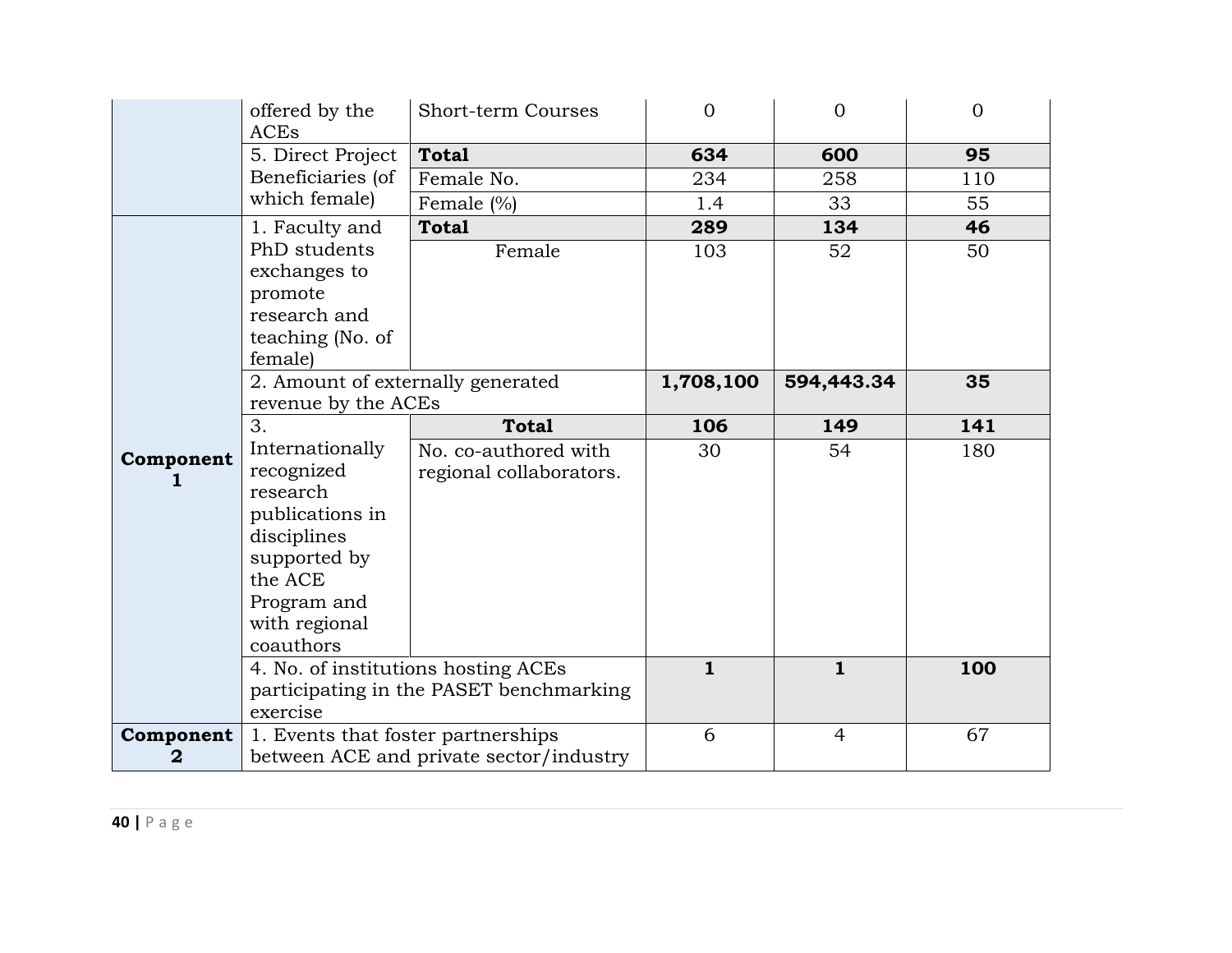|           | 1. Knowledge sharing events with ACEs,<br>partner institutions, academia, and<br>diaspora |  | 167 |
|-----------|-------------------------------------------------------------------------------------------|--|-----|
| Component | 2. Reports by ACEs on Beneficiary<br>Satisfaction                                         |  |     |
| 3         | 3. Timely verification of ACE achievement<br>of DLIs                                      |  | 88  |
|           | 4. Biannual reporting on M&E of the<br>ACEs                                               |  | 125 |

#### **8. DLIs/DLRs updates**

For the accumulative time the total amount triggered to date is USD 4,587,753.93 (76.46%) and the Amount disbursed in the Centre account is USD 3,482,196. See the bellow DLIs/DLRs Update table.

#### *Table 8: DLIs/DLRs Update table*

<span id="page-41-0"></span>

| <b>DLI</b> | DLR #             | <b>Total</b><br>Amount<br><b>Allocated</b> | <b>Total</b><br>Verified<br>Amount | $%$ of<br>Completion | Remark                                                                                                               |  |  |
|------------|-------------------|--------------------------------------------|------------------------------------|----------------------|----------------------------------------------------------------------------------------------------------------------|--|--|
|            | DLR # 1.1         | 600,000                                    | 600,000                            | 100                  | Completed                                                                                                            |  |  |
| $DLI$ # 1  | DLR #1.2          | 500,000                                    | 500,000                            | 100                  | Completed                                                                                                            |  |  |
| $DLI$ # 2  | $DLR$ # 2.1 $N/A$ |                                            | N/A                                | N/A                  | Dropped and funds reallocate to other DLIs<br>$[DLI2.2=100,000, DLI2.5=200,000, DLI]$<br>$\vert 2.6 = 200,000 \vert$ |  |  |
|            | DLR #2.2          | 1,300,000                                  | 1,281,775                          | 98.6                 | On Good Progress                                                                                                     |  |  |
|            | DLR #2.3          | 600,000                                    | 300,000                            | 50                   | International Accreditation-On Progress                                                                              |  |  |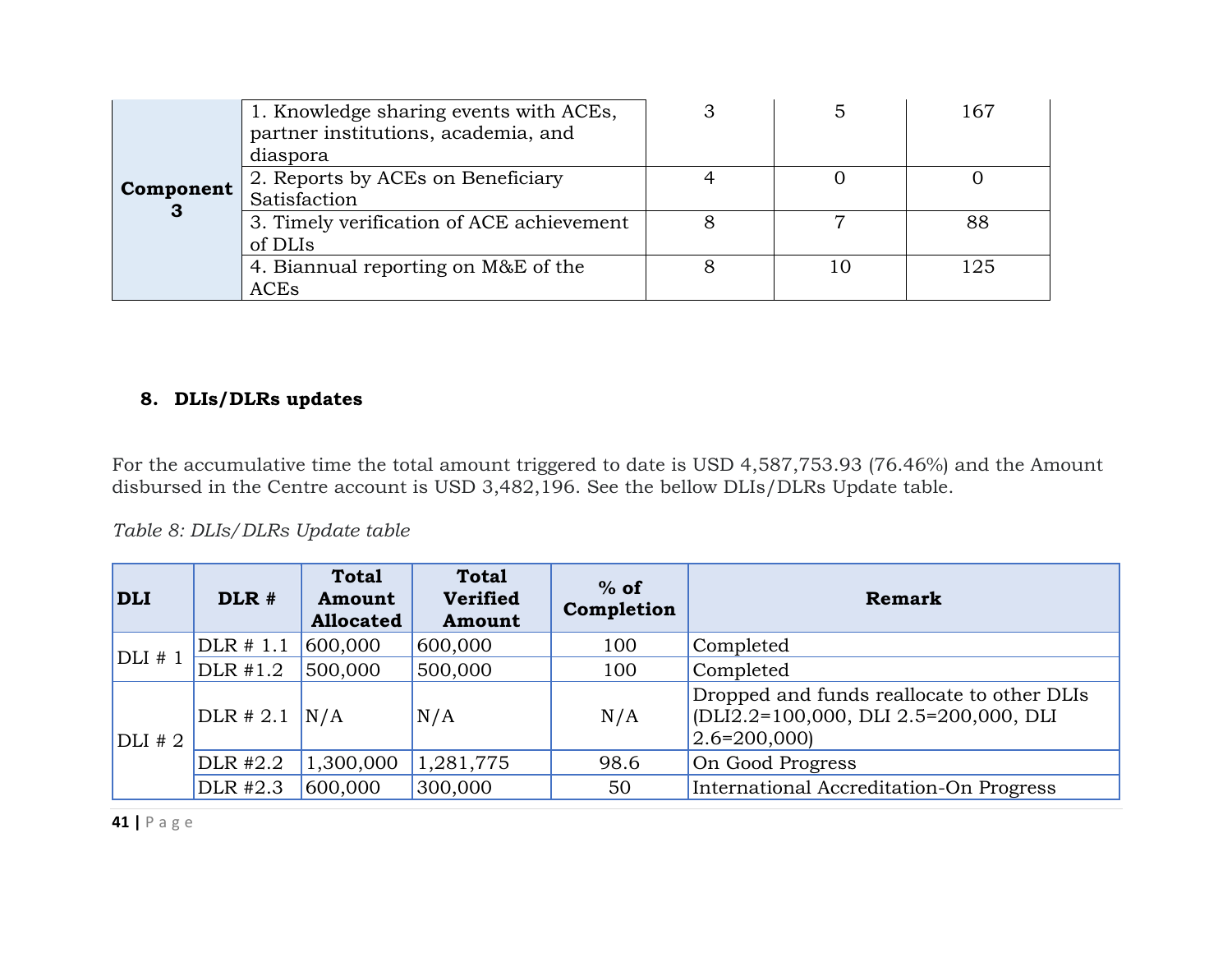|          | DLR #2.4  | 200,000   | 200,000        | 100            | Completed                                                    |
|----------|-----------|-----------|----------------|----------------|--------------------------------------------------------------|
|          | DLR #2.5  | 500,000   | 500,000        | 100            | Completed                                                    |
|          | DLR #2.6  | 700,000   | 266,000        | 38             | Due to travel restriction caused slow pace of<br>exchange    |
|          | DLR #2.7  | 900,000   | 599,978.93     | 66.66          | Center won US\$ 1M from ORTAMBO<br>research Chair Initiative |
|          | DLR #2.8  | 100,000   | 100,000        | 100            | Completed                                                    |
|          | DLR #3.1  | 75,000    | 60,000         | 80             | On good progress                                             |
| $DLI$ #  | DLR #3.2  | 75,000    | 60,000         | 80             | On good progress                                             |
| 3        | DLR #3.3  | 75,000    | 60,000         | 80             | On good progress                                             |
|          | DLR #3.4  | 75,000    | 60,000         | 80             | On good progress                                             |
| $DLI$ #4 | DLR # 4.1 | 150,000   | $\mathbf{0}$   | $\overline{0}$ | Reports are prepared for Verification                        |
|          | DLR #4.2: | 150,000   | $\overline{0}$ | $\Omega$       | The center preparing for Audit & Verification                |
| Total    |           | 6,000,000 | 4,587,753.93   | 76.46          |                                                              |